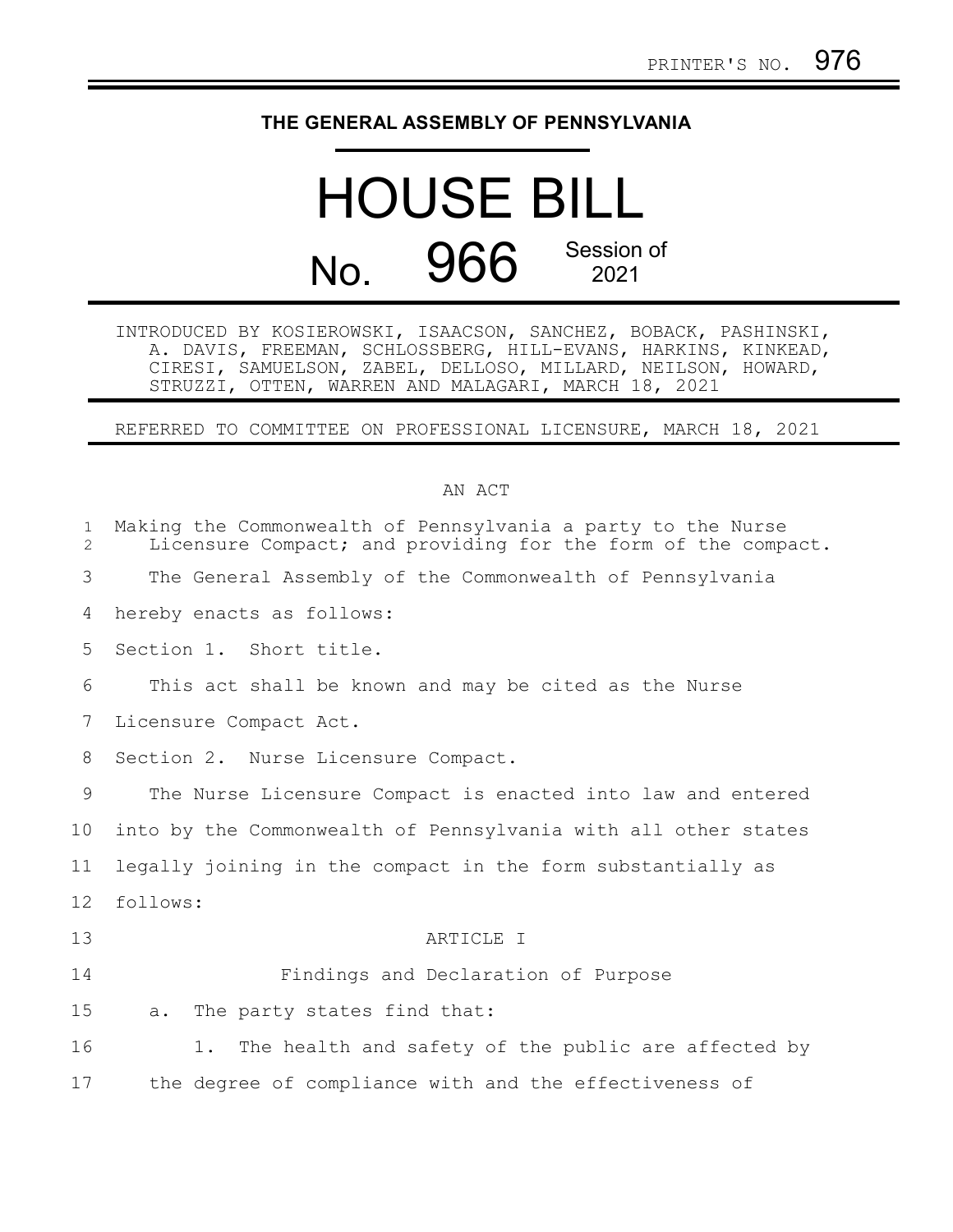1

enforcement activities related to state nurse licensure laws;

2. Violations of nurse licensure and other laws regulating the practice of nursing may result in injury or harm to the public; 2 3 4

3. The expanded mobility of nurses and the use of advanced communication technologies as part of our nation's health care delivery system require greater coordination and cooperation among states in the areas of nurse licensure and regulation; 5 6 7 8 9

4. New practice modalities and technology make compliance with individual state nurse licensure laws difficult and complex; 10 11 12

5. The current system of duplicative licensure for nurses practicing in multiple states is cumbersome and redundant for both nurses and states; and 13 14 15

6. Uniformity of nurse licensure requirements throughout the states promotes public safety and public health benefits. b. The general purposes of this Compact are to: 16 17 18

1. Facilitate the states' responsibility to protect the public's health and safety; 19 20

2. Ensure and encourage the cooperation of party states in the areas of nurse licensure and regulation; 21 22

3. Facilitate the exchange of information between party states in the areas of nurse regulation, investigation and adverse actions; 23 24 25

4. Promote compliance with the laws governing the practice of nursing in each jurisdiction; 26 27

5. Invest all party states with the authority to hold a nurse accountable for meeting all state practice laws in the state in which the patient is located at the time care is 28 29 30

20210HB0966PN0976 - 2 -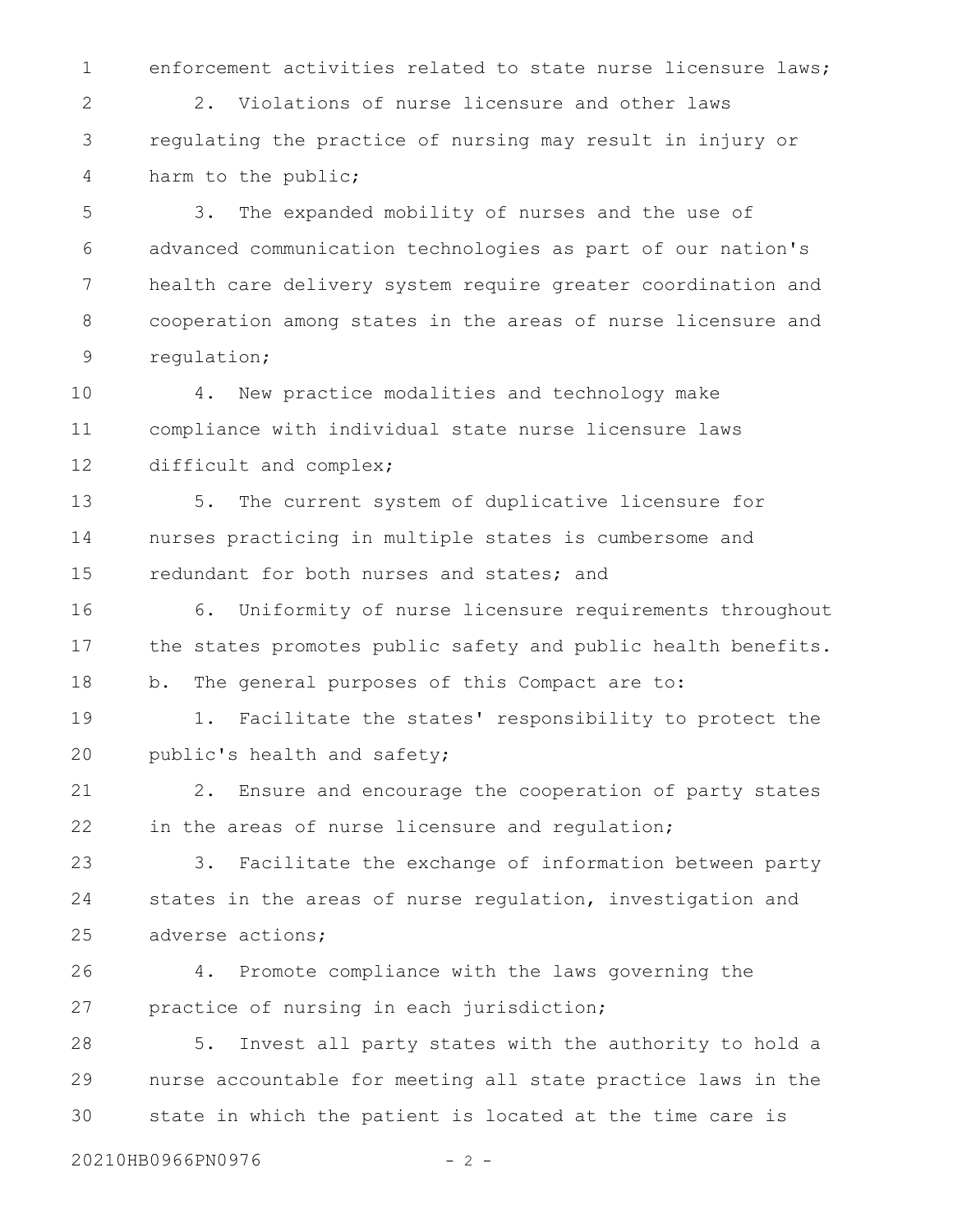rendered through the mutual recognition of party state licenses; 1 2

6. Decrease redundancies in the consideration and issuance of nurse licenses; and 3 4

7. Provide opportunities for interstate practice by nurses who meet uniform licensure requirements. 5 6

ARTICLE II Definitions 7 8

As used in this Compact: 9

a. "Adverse action" means any administrative, civil, equitable or criminal action permitted by a state's laws which is imposed by a licensing board or other authority against a nurse, including actions against an individual's license or multistate licensure privilege such as revocation, suspension, probation, monitoring of the licensee, limitation on the licensee's practice, or any other encumbrance on licensure affecting a nurse's authorization to practice, including issuance of a cease and desist action. 10 11 12 13 14 15 16 17 18

b. "Alternative program" means a non-disciplinary monitoring program approved by a licensing board. 19 20

c. "Coordinated licensure information system" means an integrated process for collecting, storing and sharing information on nurse licensure and enforcement activities related to nurse licensure laws that is administered by a nonprofit organization composed of and controlled by licensing boards. 21 22 23 24 25 26

d. "Current significant investigative information" means: 1. Investigative information that a licensing board, after a preliminary inquiry that includes notification and an opportunity for the nurse to respond, if required by state 27 28 29 30

20210HB0966PN0976 - 3 -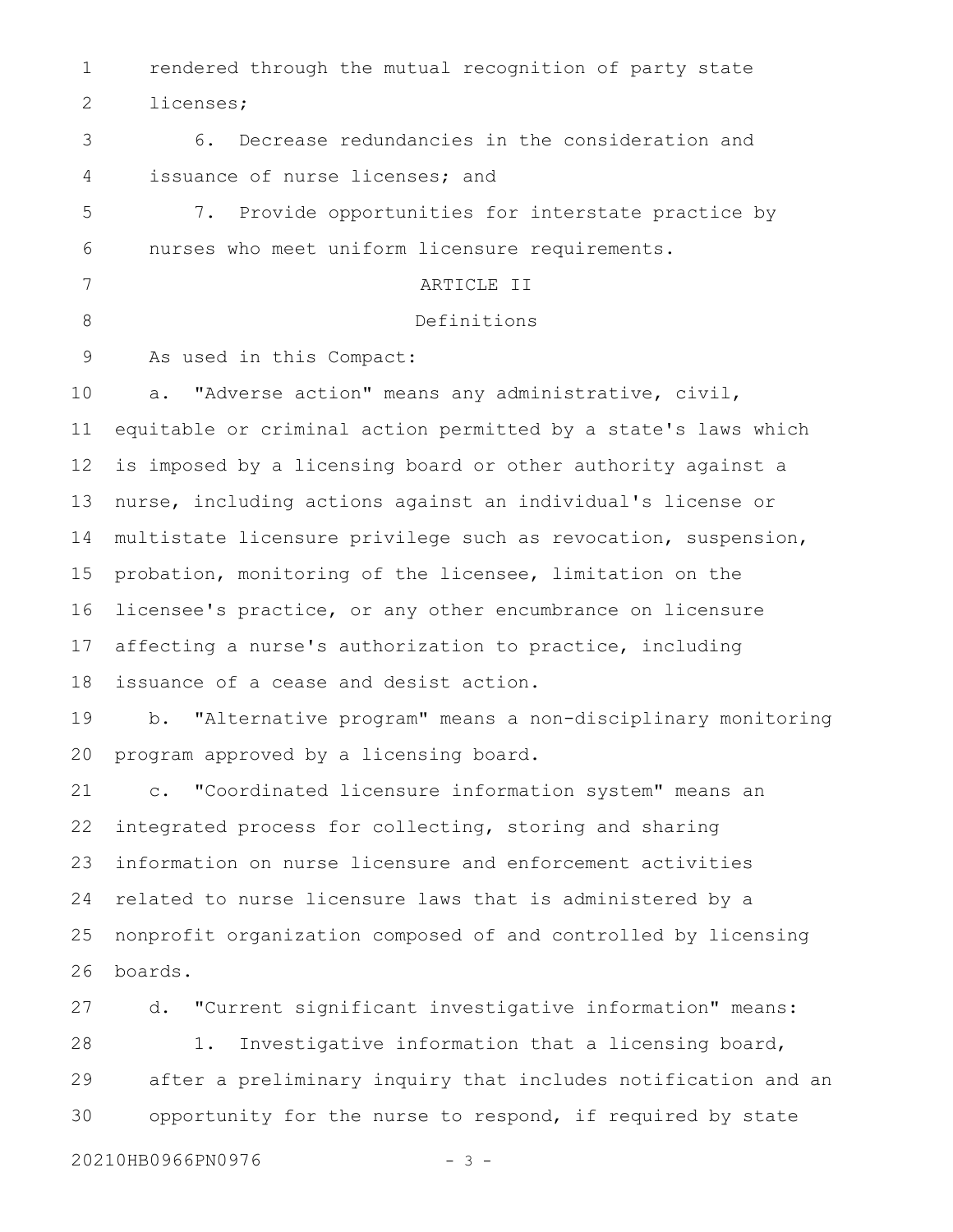law, has reason to believe is not groundless and, if proved true, would indicate more than a minor infraction; or 1 2

2. Investigative information that indicates that the nurse represents an immediate threat to public health and safety regardless of whether the nurse has been notified and had an opportunity to respond. 3 4 5 6

e. "Encumbrance" means a revocation or suspension of, or any limitation on, the full and unrestricted practice of nursing imposed by a licensing board. 7 8 9

f. "Home state" means the party state which is the nurse's primary state of residence. 10 11

g. "Licensing board" means a party state's regulatory body responsible for issuing nurse licenses. 12 13

h. "Multistate license" means a license to practice as a registered or a licensed practical/vocational nurse (LPN/VN) issued by a home state licensing board that authorizes the licensed nurse to practice in all party states under a multistate licensure privilege. 14 15 16 17 18

i. "Multistate licensure privilege" means a legal authorization associated with a multistate license permitting the practice of nursing as either a registered nurse (RN) or LPN/VN in a remote state. 19 20 21 22

j. "Nurse" means RN or LPN/VN, as those terms are defined by each party state's practice laws. 23 24

k. "Party state" means any state that has adopted this Compact. 25 26

l. "Remote state" means a party state, other than the home state. 27 28

m. "Single-state license" means a nurse license issued by a party state that authorizes practice only within the issuing 29 30

20210HB0966PN0976 - 4 -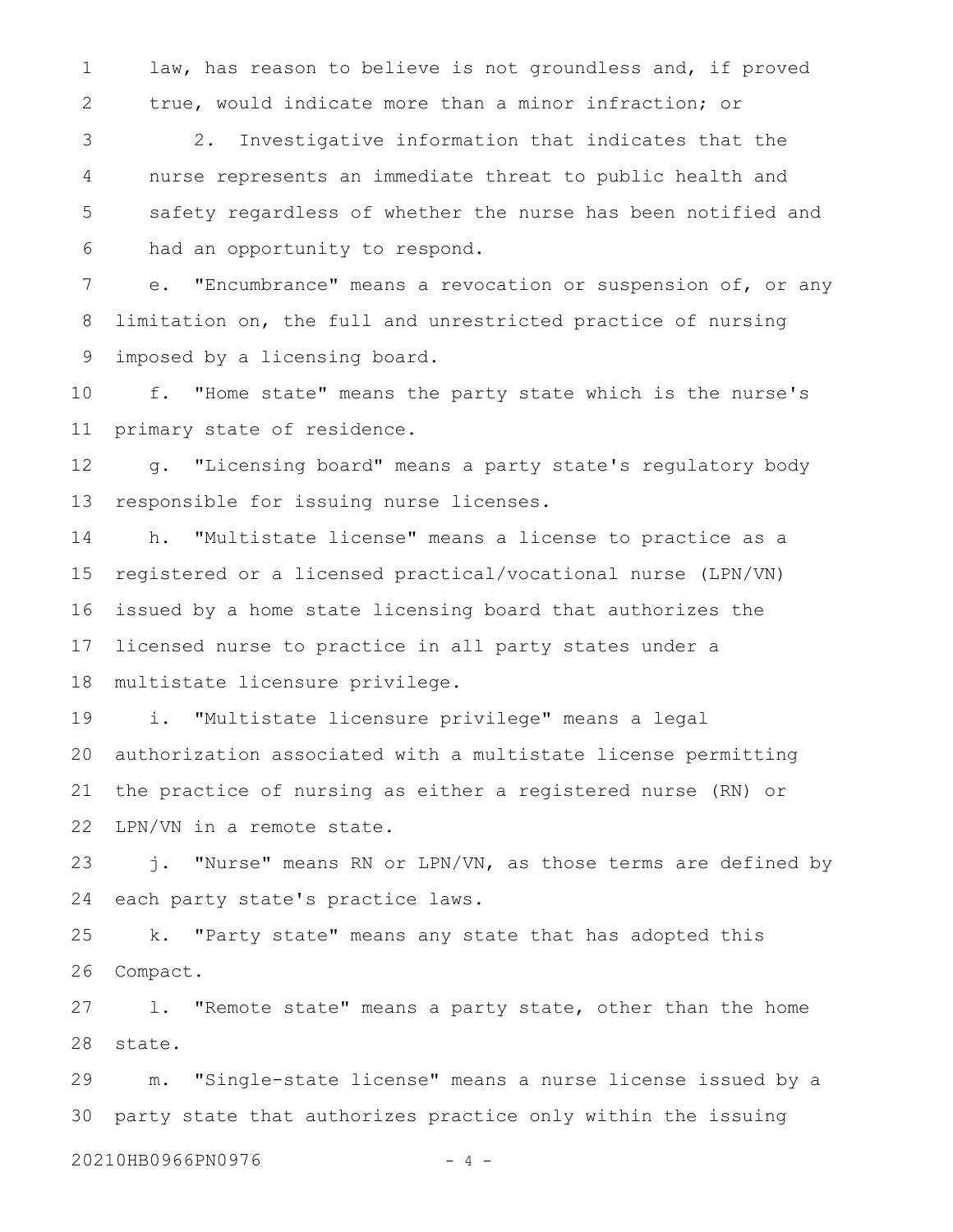state and does not include a multistate licensure privilege to practice in any other party state. 1 2

n. "State" means a state, territory or possession of the United States and the District of Columbia. 3 4

o. "State practice laws" means a party state's laws, rules and regulations that govern the practice of nursing, define the scope of nursing practice, and create the methods and grounds for imposing discipline. "State practice laws" do not include requirements necessary to obtain and retain a license, except for qualifications or requirements of the home state. 5 6 7 8 9 10

#### 11

#### ARTICLE III

12

General Provisions and Jurisdiction

a. A multistate license to practice registered or licensed practical/vocational nursing issued by a home state to a resident in that state will be recognized by each party state as authorizing a nurse to practice as a registered nurse (RN) or as a licensed practical/vocational nurse (LPN/VN), under a multistate licensure privilege, in each party state. 13 14 15 16 17 18

b. A state must implement procedures for considering the criminal history records of applicants for initial multistate license or licensure by endorsement. Such procedures shall include the submission of fingerprints or other biometric-based information by applicants for the purpose of obtaining an applicant's criminal history record information from the Federal Bureau of Investigation and the agency responsible for retaining that state's criminal records. 19 20 21 22 23 24 25 26

c. Each party state shall require the following for an applicant to obtain or retain a multistate license in the home state: 27 28 29

1. Meets the home state's qualifications for licensure 20210HB0966PN0976 - 5 -30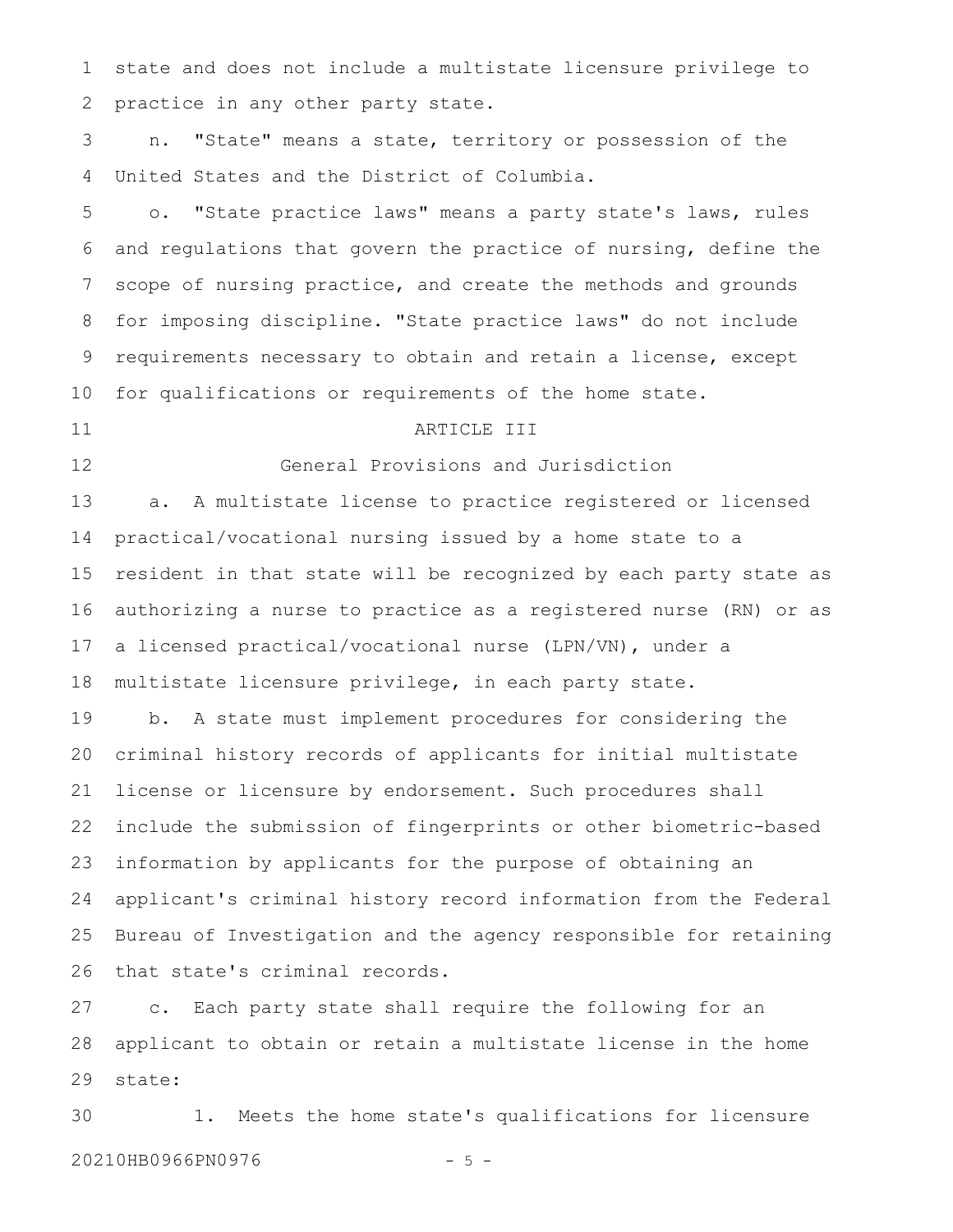or renewal of licensure, as well as, all other applicable state laws; 1 2

2. i. Has graduated or is eligible to graduate from a licensing board-approved RN or LPN/VN prelicensure education program; or 3 4 5

ii. Has graduated from a foreign RN or LPN/VN prelicensure education program that (a) has been approved by the authorized accrediting body in the applicable country and (b) has been verified by an independent credentials review agency to be comparable to a licensing board-approved prelicensure education program; 6 7 8 9 10 11

3. Has, if a graduate of a foreign prelicensure education program not taught in English or if English is not the individual's native language, successfully passed an English proficiency examination that includes the components of reading, speaking, writing and listening; 12 13 14 15 16

4. Has successfully passed an NCLEX-RN® or NCLEX-PN® Examination or recognized predecessor, as applicable; 17 18

5. Is eligible for or holds an active, unencumbered license; 19 20

6. Has submitted, in connection with an application for initial licensure or licensure by endorsement, fingerprints or other biometric data for the purpose of obtaining criminal history record information from the Federal Bureau of Investigation and the agency responsible for retaining that state's criminal records; 21 22 23 24 25 26

7. Has not been convicted or found guilty, or has entered into an agreed disposition, of a felony offense under applicable state or federal criminal law; 27 28 29

8. Has not been convicted or found guilty, or has 30

20210HB0966PN0976 - 6 -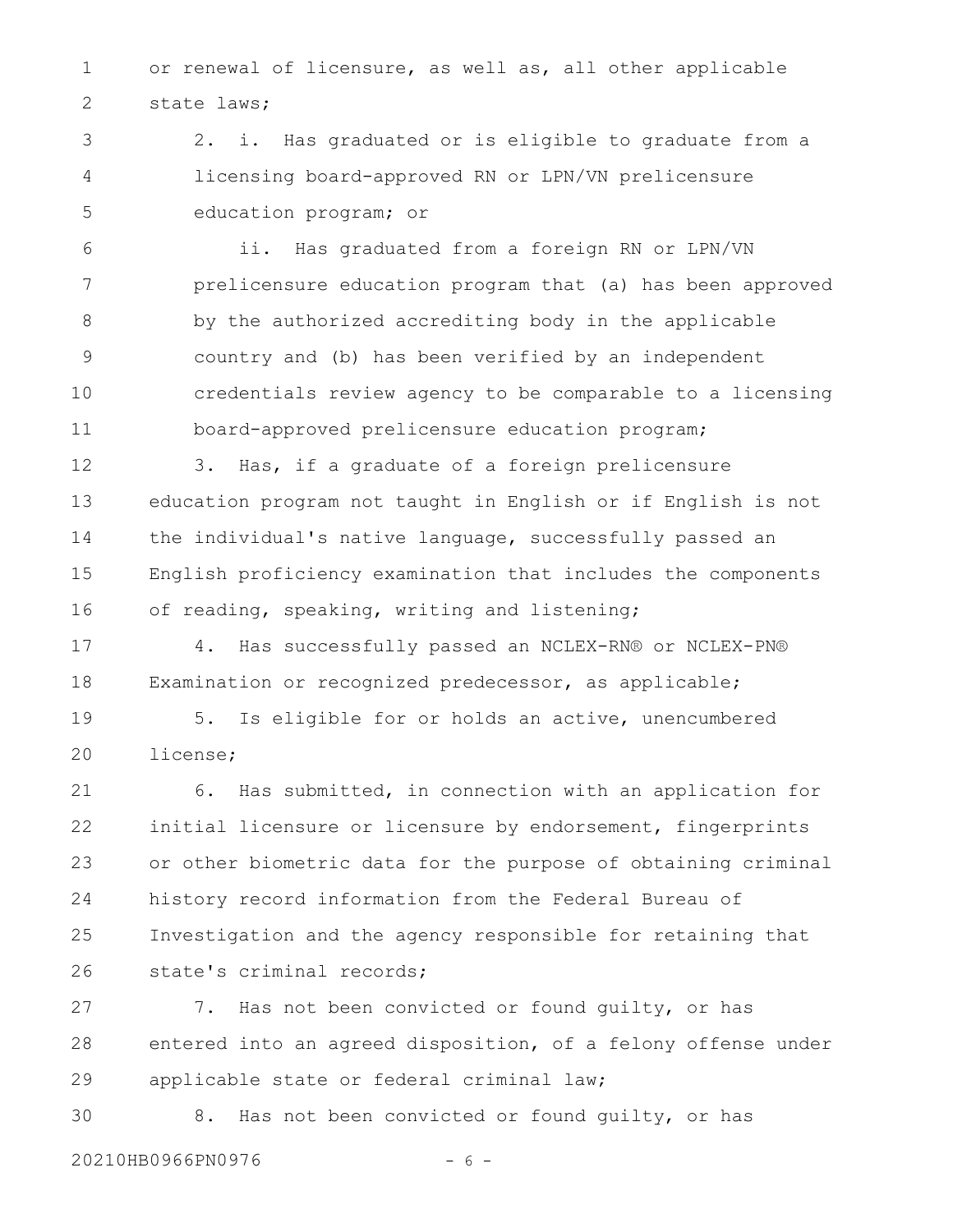entered into an agreed disposition, of a misdemeanor offense related to the practice of nursing as determined on a caseby-case basis; 1 2 3

9. Is not currently enrolled in an alternative program; 10. Is subject to self-disclosure requirements regarding current participation in an alternative program; and 4 5 6

11. Has a valid United States Social Security number. d. All party states shall be authorized, in accordance with existing state due process law, to take adverse action against a nurse's multistate licensure privilege such as revocation, suspension, probation or any other action that affects a nurse's authorization to practice under a multistate licensure privilege, including cease and desist actions. If a party state takes such action, it shall promptly notify the administrator of the coordinated licensure information system. The administrator of the coordinated licensure information system shall promptly notify the home state of any such actions by remote states. 7 8 9 10 11 12 13 14 15 16 17

e. A nurse practicing in a party state must comply with the state practice laws of the state in which the client is located at the time service is provided. The practice of nursing is not limited to patient care, but shall include all nursing practice as defined by the state practice laws of the party state in which the client is located. The practice of nursing in a party state under a multistate licensure privilege will subject a nurse to the jurisdiction of the licensing board, the courts and the laws of the party state in which the client is located at the time service is provided. 18 19 20 21 22 23 24 25 26 27

f. Individuals not residing in a party state shall continue to be able to apply for a party state's single-state license as provided under the laws of each party state. However, the 28 29 30

20210HB0966PN0976 - 7 -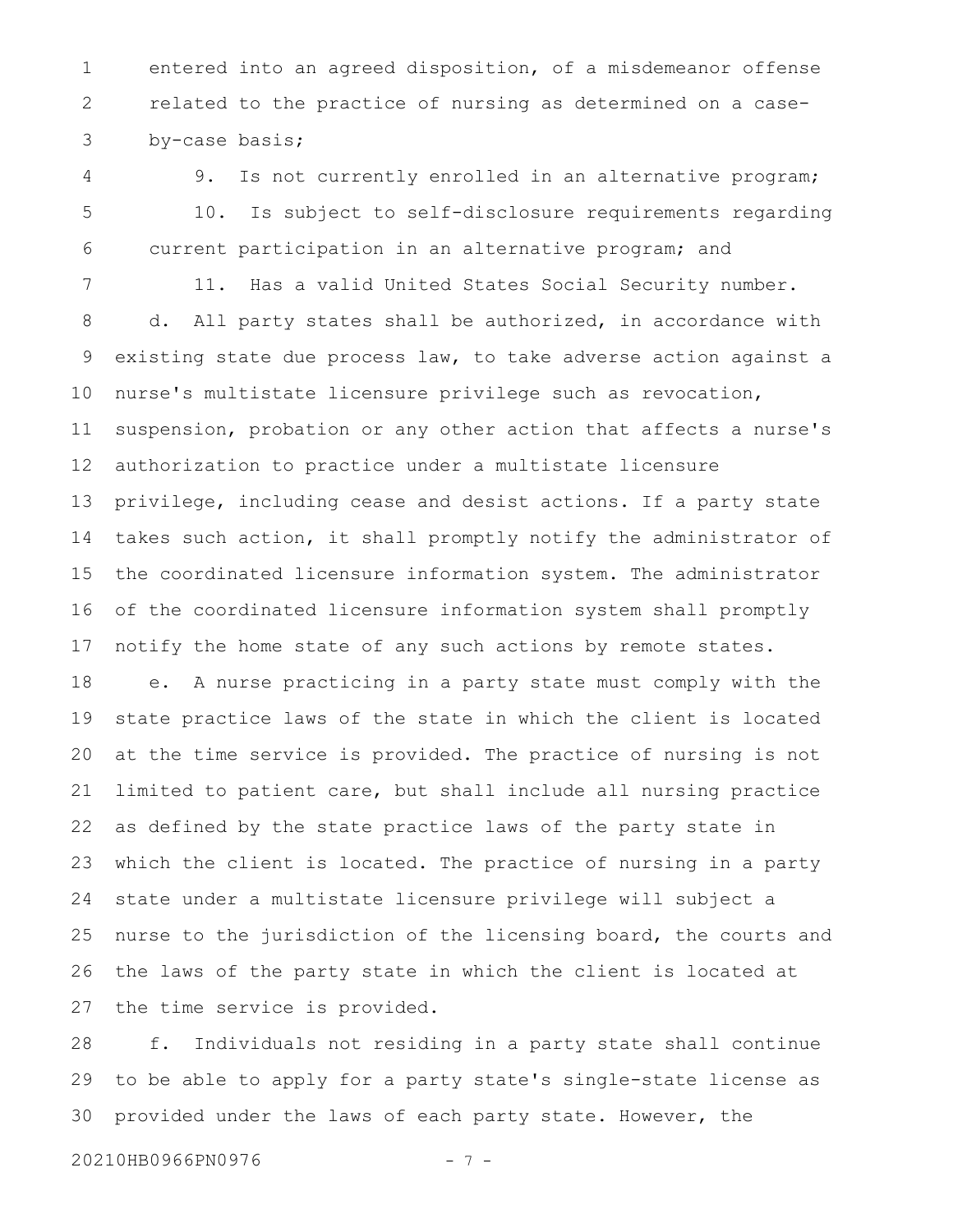single-state license granted to these individuals will not be recognized as granting the privilege to practice nursing in any other party state. Nothing in this Compact shall affect the requirements established by a party state for the issuance of a single-state license. 1 2 3 4 5

g. Any nurse holding a home state multistate license, on the effective date of this Compact, may retain and renew the multistate license issued by the nurse's then-current home state, provided that: 6 7 8 9

1. A nurse, who changes primary state of residence after this Compact's effective date, must meet all applicable Article III.c. requirements to obtain a multistate license from a new home state. 10 11 12 13

2. A nurse who fails to satisfy the multistate licensure requirements in Article III.c. due to a disqualifying event occurring after this Compact's effective date shall be ineligible to retain or renew a multistate license, and the nurse's multistate license shall be revoked or deactivated in accordance with applicable rules adopted by the Interstate Commission of Nurse Licensure Compact Administrators ("Commission"). 14 15 16 17 18 19 20 21

22

#### ARTICLE IV

Applications for Licensure in a Party State a. Upon application for a multistate license, the licensing board in the issuing party state shall ascertain, through the coordinated licensure information system, whether the applicant has ever held, or is the holder of, a license issued by any other state, whether there are any encumbrances on any license or multistate licensure privilege held by the applicant, whether any adverse action has been taken against any license or 23 24 25 26 27 28 29 30

20210HB0966PN0976 - 8 -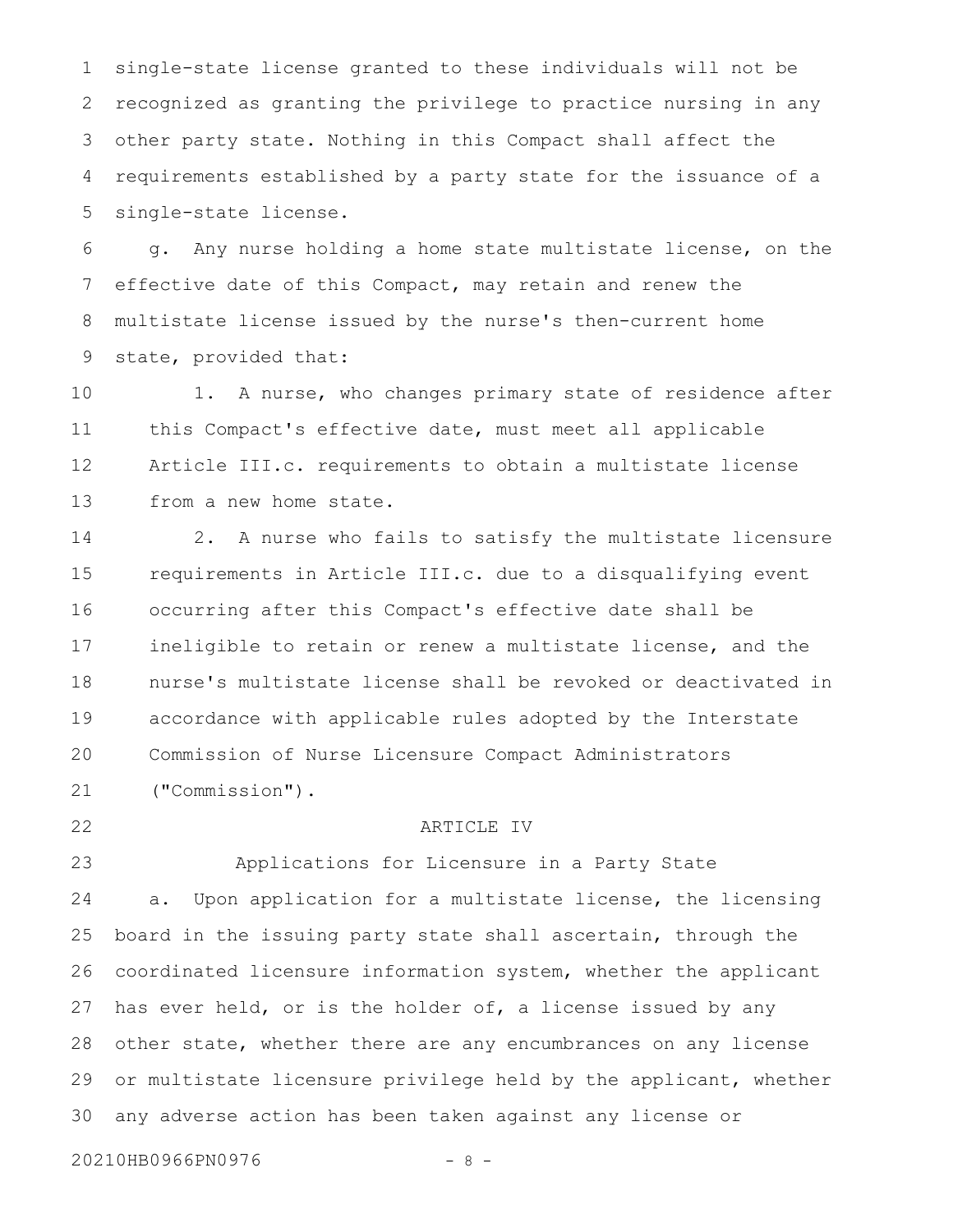multistate licensure privilege held by the applicant and whether the applicant is currently participating in an alternative program. 1 2 3

b. A nurse may hold a multistate license, issued by the home state, in only one party state at a time. 4 5

c. If a nurse changes primary state of residence by moving between two party states, the nurse must apply for licensure in the new home state, and the multistate license issued by the prior home state will be deactivated in accordance with applicable rules adopted by the Commission. 6 7 8 9 10

1. The nurse may apply for licensure in advance of a change in primary state of residence. 11 12

2. A multistate license shall not be issued by the new home state until the nurse provides satisfactory evidence of a change in primary state of residence to the new home state and satisfies all applicable requirements to obtain a multistate license from the new home state. 13 14 15 16 17

d. If a nurse changes primary state of residence by moving from a party state to a non-party state, the multistate license issued by the prior home state will convert to a single-state license, valid only in the former home state. 18 19 20 21

22

ARTICLE V

Additional Authorities Invested in Party State Licensing Boards a. In addition to the other powers conferred by state law, a licensing board shall have the authority to: 23 24 25

1. Take adverse action against a nurse's multistate licensure privilege to practice within that party state. 26 27

i. Only the home state shall have the power to take adverse action against a nurse's license issued by the home state. 28 29 30

20210HB0966PN0976 - 9 -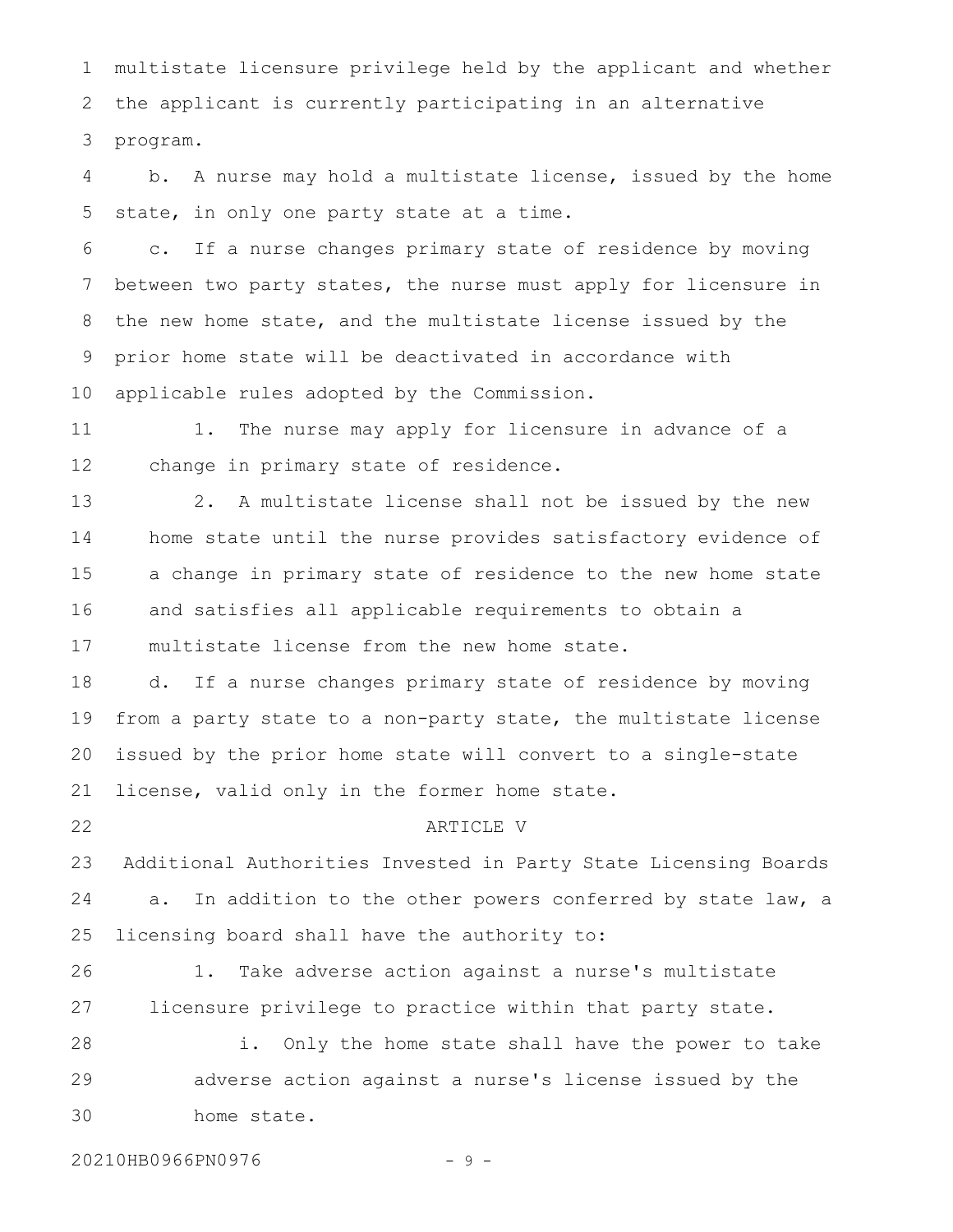ii. For purposes of taking adverse action, the home state licensing board shall give the same priority and effect to reported conduct received from a remote state as it would if such conduct had occurred within the home state. In so doing, the home state shall apply its own state laws to determine appropriate action. 1 2 3 4 5 6

2. Issue cease and desist orders or impose an encumbrance on a nurse's authority to practice within that party state. 7 8 9

3. Complete any pending investigations of a nurse who changes primary state of residence during the course of such investigations. The licensing board shall also have the authority to take appropriate action(s) and shall promptly report the conclusions of such investigations to the administrator of the coordinated licensure information system. The administrator of the coordinated licensure information system shall promptly notify the new home state of any such actions. 10 11 12 13 14 15 16 17 18

4. Issue subpoenas for both hearings and investigations that require the attendance and testimony of witnesses, as well as, the production of evidence. Subpoenas issued by a licensing board in a party state for the attendance and testimony of witnesses or the production of evidence from another party state shall be enforced in the latter state by any court of competent jurisdiction, according to the practice and procedure of that court applicable to subpoenas issued in proceedings pending before it. The issuing authority shall pay any witness fees, travel expenses, mileage and other fees required by the service statutes of the state in which the witnesses or evidence are located. 19 20 21 22 23 24 25 26 27 28 29 30

20210HB0966PN0976 - 10 -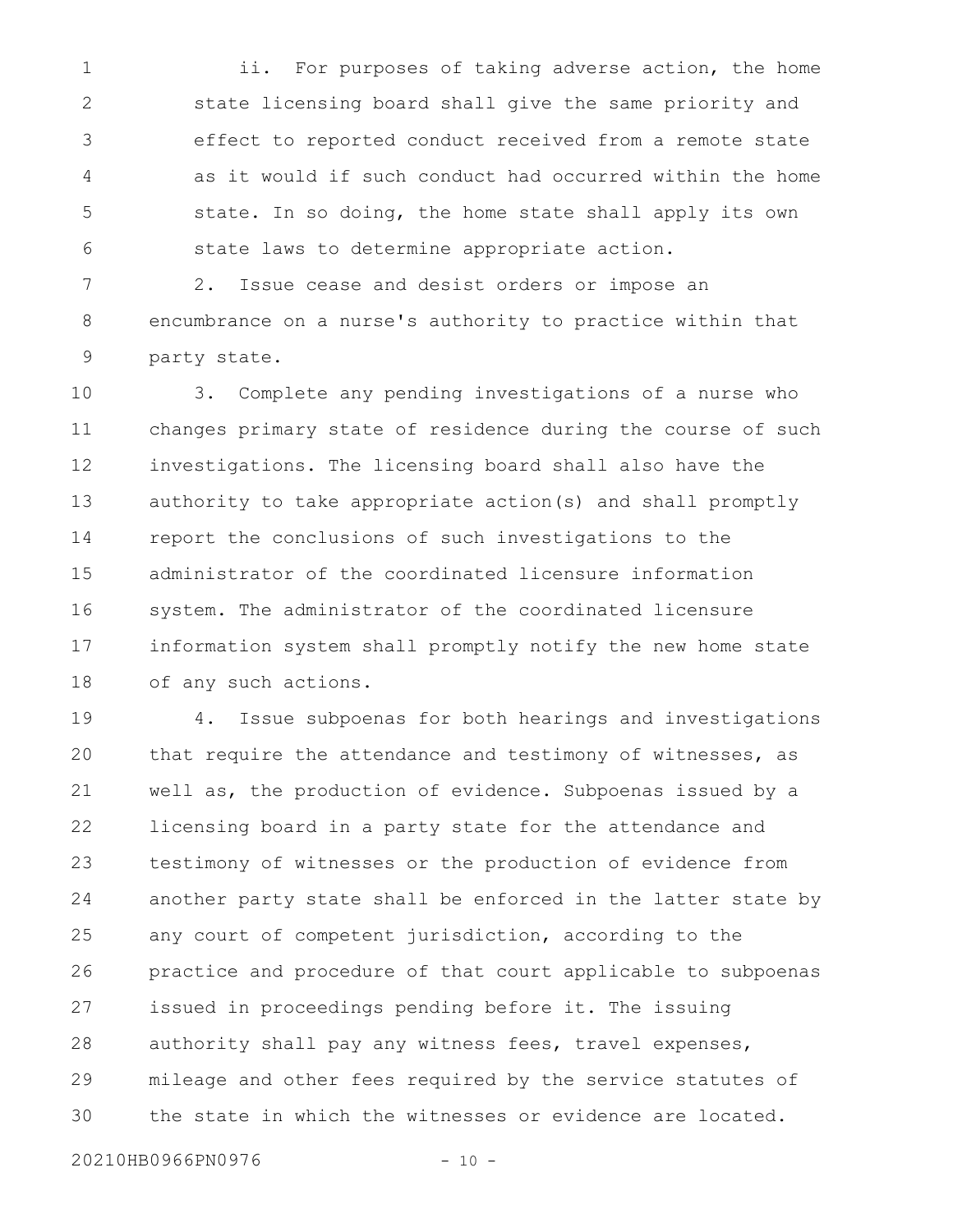5. Obtain and submit, for each nurse licensure applicant, fingerprint or other biometric-based information to the Federal Bureau of Investigation for criminal background checks, receive the results of the Federal Bureau of Investigation record search on criminal background checks and use the results in making licensure decisions. 1 2 3 4 5 6

6. If otherwise permitted by state law, recover from the affected nurse the costs of investigations and disposition of cases resulting from any adverse action taken against that nurse. 7 8 9 10

7. Take adverse action based on the factual findings of the remote state, provided that the licensing board follows its own procedures for taking such adverse action. 11 12 13

b. If adverse action is taken by the home state against a nurse's multistate license, the nurse's multistate licensure privilege to practice in all other party states shall be deactivated until all encumbrances have been removed from the multistate license. All home state disciplinary orders that impose adverse action against a nurse's multistate license shall include a statement that the nurse's multistate licensure privilege is deactivated in all party states during the pendency of the order. 14 15 16 17 18 19 20 21 22

c. Nothing in this Compact shall override a party state's decision that participation in an alternative program may be used in lieu of adverse action. The home state licensing board shall deactivate the multistate licensure privilege under the multistate license of any nurse for the duration of the nurse's participation in an alternative program. 23 24 25 26 27 28

29

#### ARTICLE VI

Coordinated Licensure Information System and Exchange of 20210HB0966PN0976 - 11 -30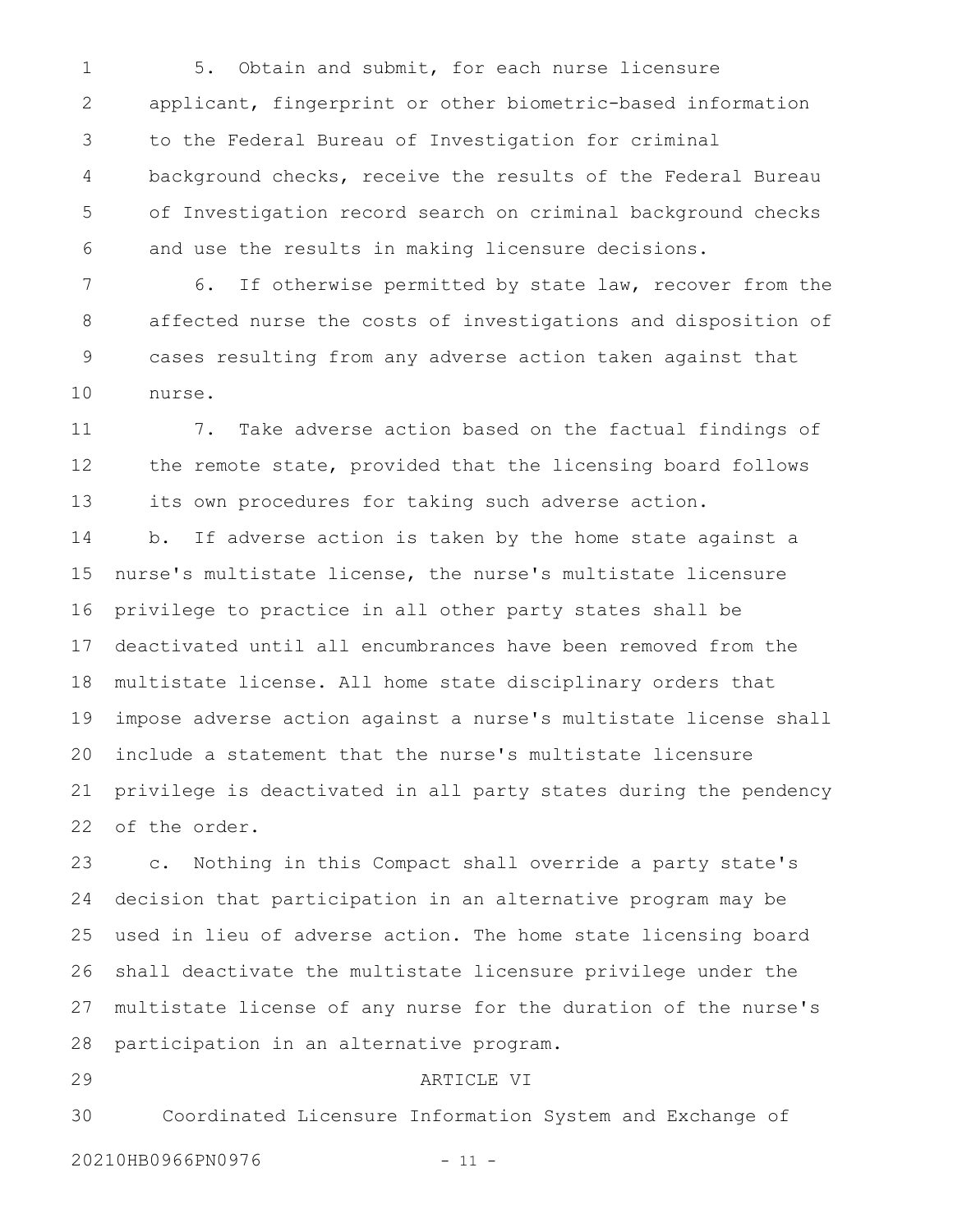#### Information

a. All party states shall participate in a coordinated licensure information system of all licensed registered nurses (RNs) and licensed practical/vocational nurses (LPNs/VNs). This system will include information on the licensure and disciplinary history of each nurse, as submitted by party states, to assist in the coordination of nurse licensure and enforcement efforts. 2 3 4 5 6 7 8

b. The Commission, in consultation with the administrator of the coordinated licensure information system, shall formulate necessary and proper procedures for the identification, collection and exchange of information under this Compact. c. All licensing boards shall promptly report to the coordinated licensure information system any adverse action, any current significant investigative information, denials of applications (with the reasons for such denials) and nurse participation in alternative programs known to the licensing board regardless of whether such participation is deemed nonpublic or confidential under state law. 9 10 11 12 13 14 15 16 17 18 19

d. Current significant investigative information and participation in nonpublic or confidential alternative programs shall be transmitted through the coordinated licensure information system only to party state licensing boards. e. Notwithstanding any other provision of law, all party state licensing boards contributing information to the coordinated licensure information system may designate information that may not be shared with non-party states or disclosed to other entities or individuals without the express permission of the contributing state. 20 21 22 23 24 25 26 27 28 29

f. Any personally identifiable information obtained from the 20210HB0966PN0976 - 12 -30

1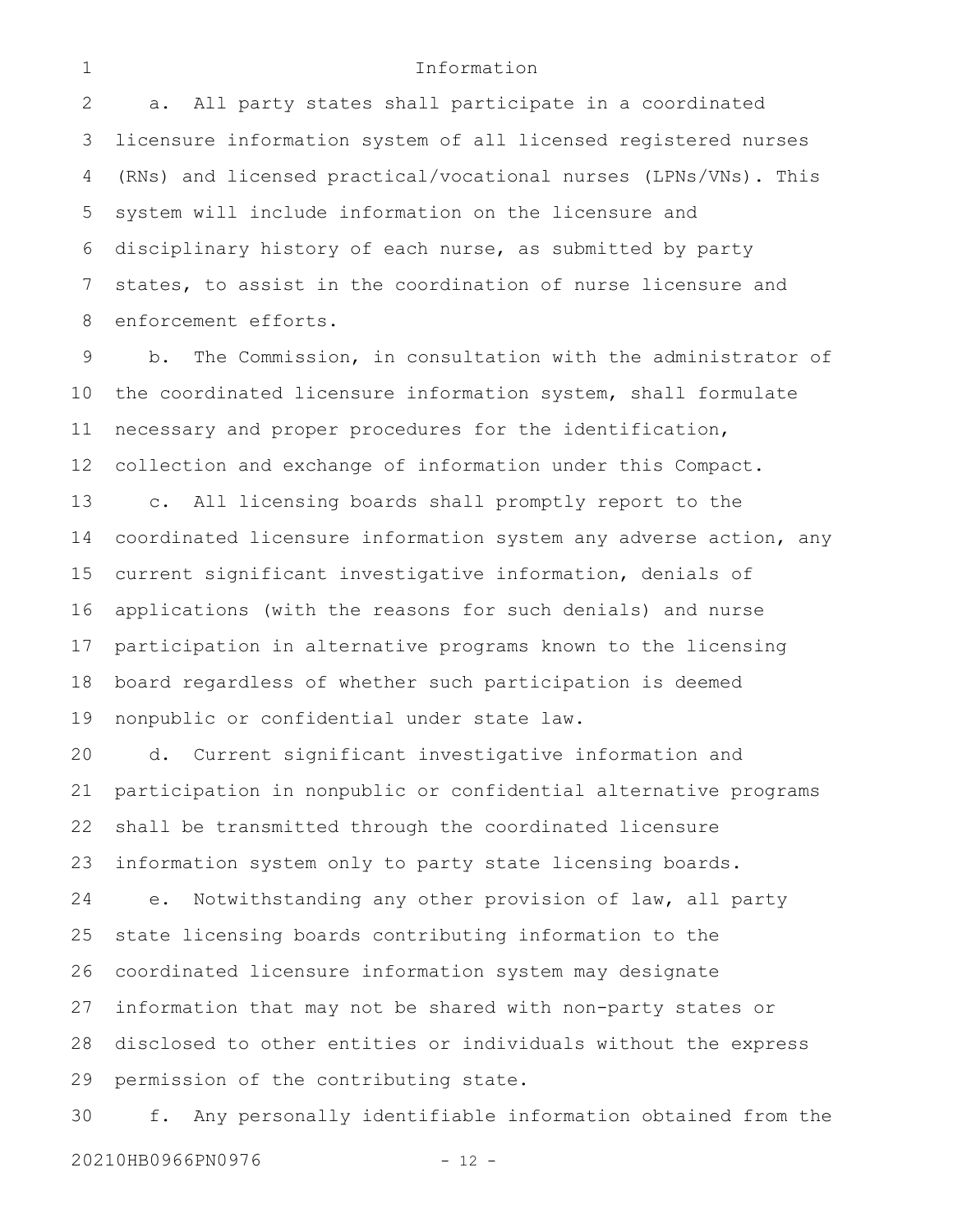coordinated licensure information system by a party state licensing board shall not be shared with non-party states or disclosed to other entities or individuals except to the extent permitted by the laws of the party state contributing the information. 1 2 3 4 5

g. Any information contributed to the coordinated licensure information system that is subsequently required to be expunged by the laws of the party state contributing that information shall also be expunged from the coordinated licensure information system. 6 7 8 9 10

h. The Compact administrator of each party state shall furnish a uniform data set to the Compact administrator of each other party state, which shall include, at a minimum: 11 12 13

- 14
- 1. Identifying information;

2. Licensure data; 15

3. Information related to alternative program 16

participation; and 17

4. Other information that may facilitate the administration of this Compact, as determined by Commission rules. 18 19 20

i. The Compact administrator of a party state shall provide all investigative documents and information requested by another party state. 21 22 23

24

#### ARTICLE VII

Establishment of the Interstate Commission of Nurse Licensure Compact Administrators 25 26

a. The party states hereby create and establish a joint public entity known as the Interstate Commission of Nurse Licensure Compact Administrators. 27 28 29

1. The Commission is an instrumentality of the party 20210HB0966PN0976 - 13 -30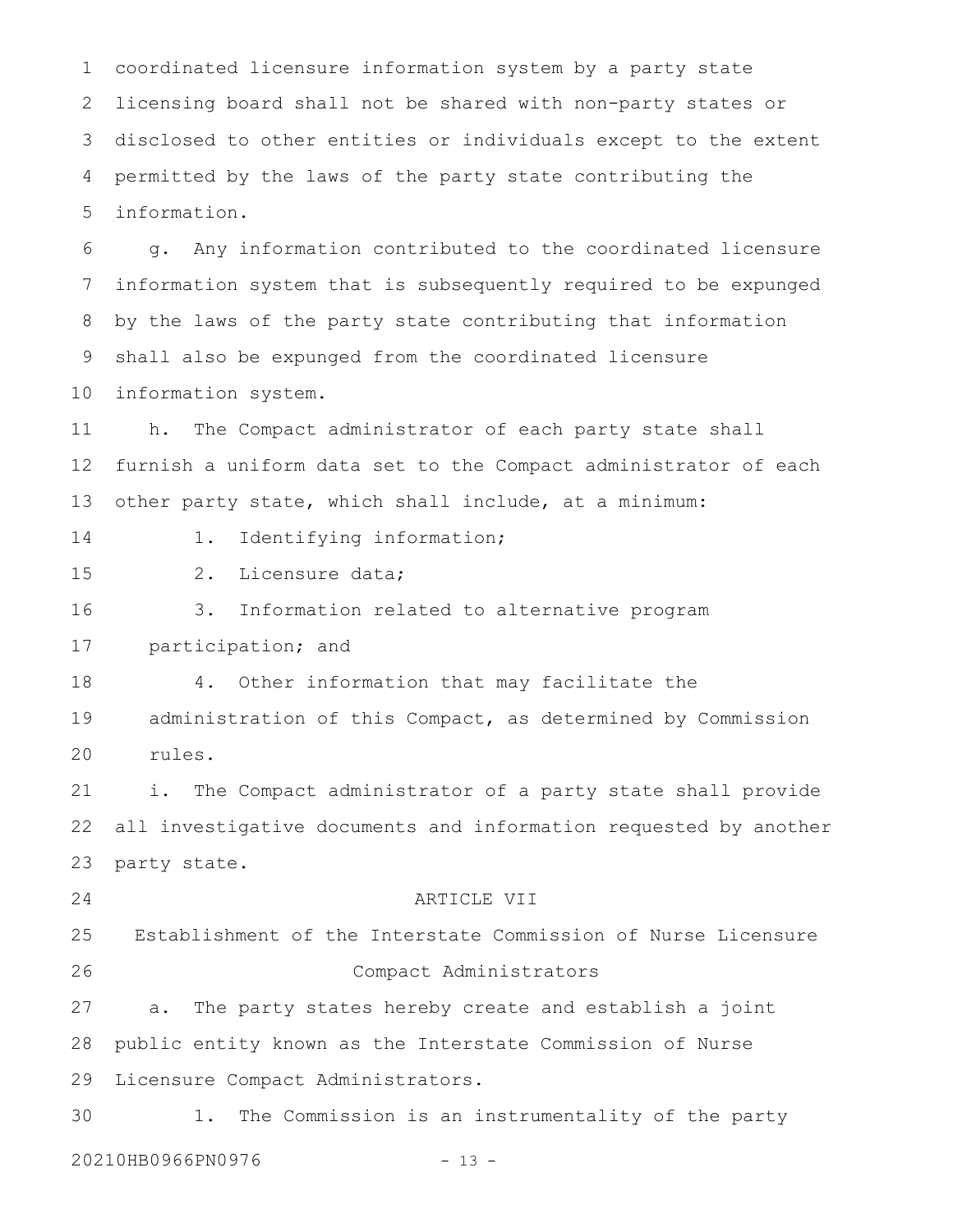states. 1

2. Venue is proper, and judicial proceedings by or against the Commission shall be brought solely and exclusively, in a court of competent jurisdiction where the principal office of the Commission is located. The Commission may waive venue and jurisdictional defenses to the extent it adopts or consents to participate in alternative dispute resolution proceedings. 2 3 4 5 6 7 8

3. Nothing in this Compact shall be construed to be a waiver of sovereign immunity. 9 10

b. Membership, Voting and Meetings 11

1. Each party state shall have and be limited to one administrator. The head of the state licensing board or designee shall be the administrator of this Compact for each party state. Any administrator may be removed or suspended from office as provided by the law of the state from which the Administrator is appointed. Any vacancy occurring in the Commission shall be filled in accordance with the laws of the party state in which the vacancy exists. 12 13 14 15 16 17 18 19

2. Each administrator shall be entitled to one (1) vote with regard to the promulgation of rules and creation of bylaws and shall otherwise have an opportunity to participate in the business and affairs of the Commission. An administrator shall vote in person or by such other means as provided in the bylaws. The bylaws may provide for an administrator's participation in meetings by telephone or other means of communication. 20 21 22 23 24 25 26 27

3. The Commission shall meet at least once during each calendar year. Additional meetings shall be held as set forth in the bylaws or rules of the commission. 28 29 30

20210HB0966PN0976 - 14 -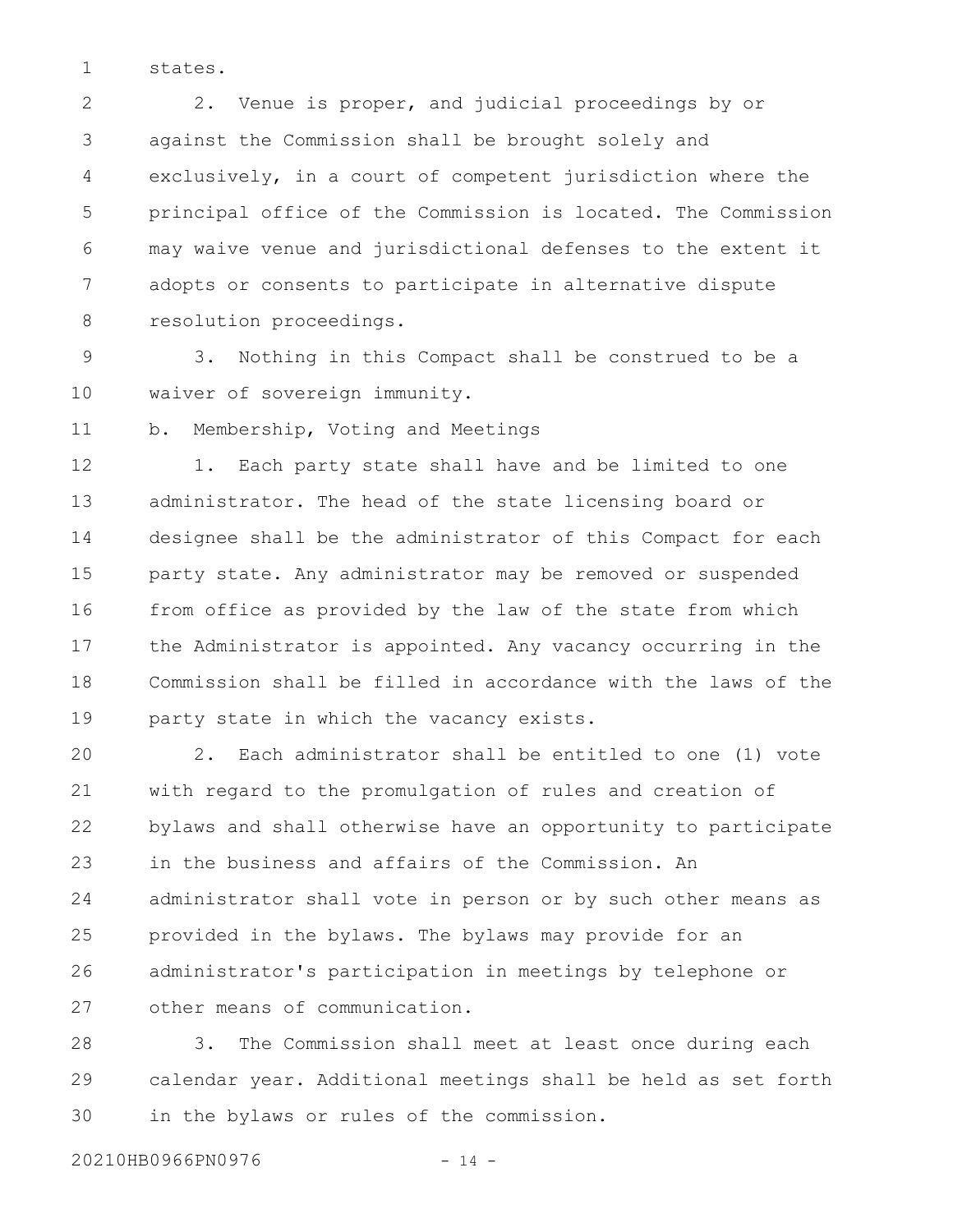4. All meetings shall be open to the public, and public notice of meetings shall be given in the same manner as required under the rulemaking provisions in Article VIII. 5. The Commission may convene in a closed, nonpublic meeting if the Commission must discuss: i. Noncompliance of a party state with its obligations under this Compact; ii. The employment, compensation, discipline or other personnel matters, practices or procedures related to specific employees or other matters related to the Commission's internal personnel practices and procedures; iii. Current, threatened or reasonably anticipated litigation; iv. Negotiation of contracts for the purchase or sale of goods, services or real estate; v. Accusing any person of a crime or formally censuring any person; vi. Disclosure of trade secrets or commercial or financial information that is privileged or confidential; vii. Disclosure of information of a personal nature where disclosure would constitute a clearly unwarranted invasion of personal privacy; viii. Disclosure of investigatory records compiled for law enforcement purposes; ix. Disclosure of information related to any reports prepared by or on behalf of the Commission for the purpose of investigation of compliance with this Compact; or x. Matters specifically exempted from disclosure by federal or state statute. 1 2 3 4 5 6 7 8 9 10 11 12 13 14 15 16 17 18 19 20 21 22 23 24 25 26 27 28 29 30

20210HB0966PN0976 - 15 -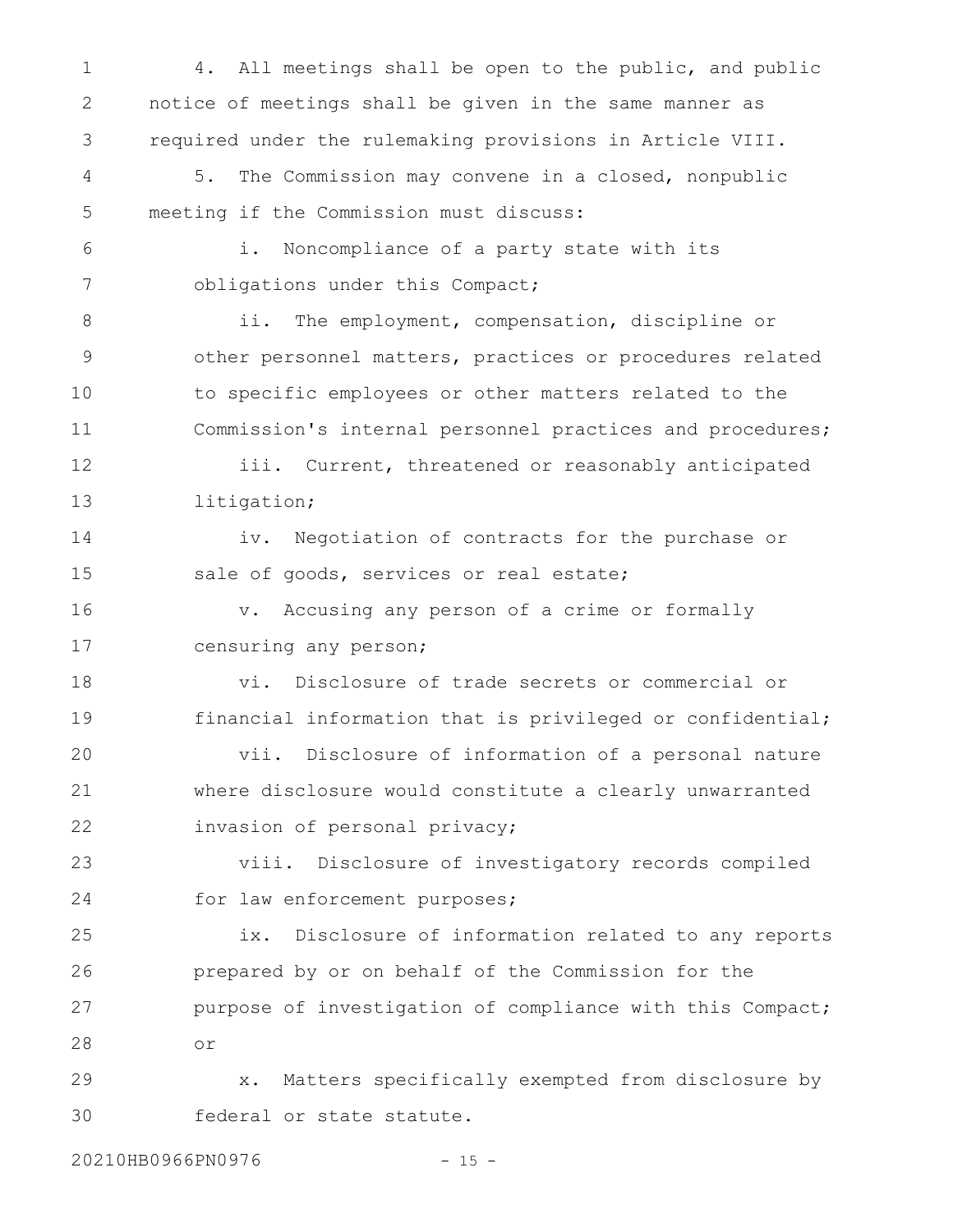6. If a meeting, or portion of a meeting, is closed pursuant to this provision, the Commission's legal counsel or designee shall certify that the meeting may be closed and shall reference each relevant exempting provision. The Commission shall keep minutes that fully and clearly describe all matters discussed in a meeting and shall provide a full and accurate summary of actions taken, and the reasons therefor, including a description of the views expressed. All documents considered in connection with an action shall be identified in such minutes. All minutes and documents of a closed meeting shall remain under seal, subject to release by a majority vote of the Commission or order of a court of competent jurisdiction. 1 2 3 4 5 6 7 8 9 10 11 12 13

c. The Commission shall, by a majority vote of the administrators, prescribe bylaws or rules to govern its conduct as may be necessary or appropriate to carry out the purposes and exercise the powers of this Compact, including but not limited to: 14 15 16 17 18

1. Establishing the fiscal year of the Commission; 2. Providing reasonable standards and procedures: i. For the establishment and meetings of other committees; and 19 20 21 22

ii. Governing any general or specific delegation of any authority or function of the Commission; 23 24

3. Providing reasonable procedures for calling and conducting meetings of the Commission, ensuring reasonable advance notice of all meetings and providing an opportunity for attendance of such meetings by interested parties, with enumerated exceptions designed to protect the public's interest, the privacy of individuals, and proprietary 25 26 27 28 29 30

20210HB0966PN0976 - 16 -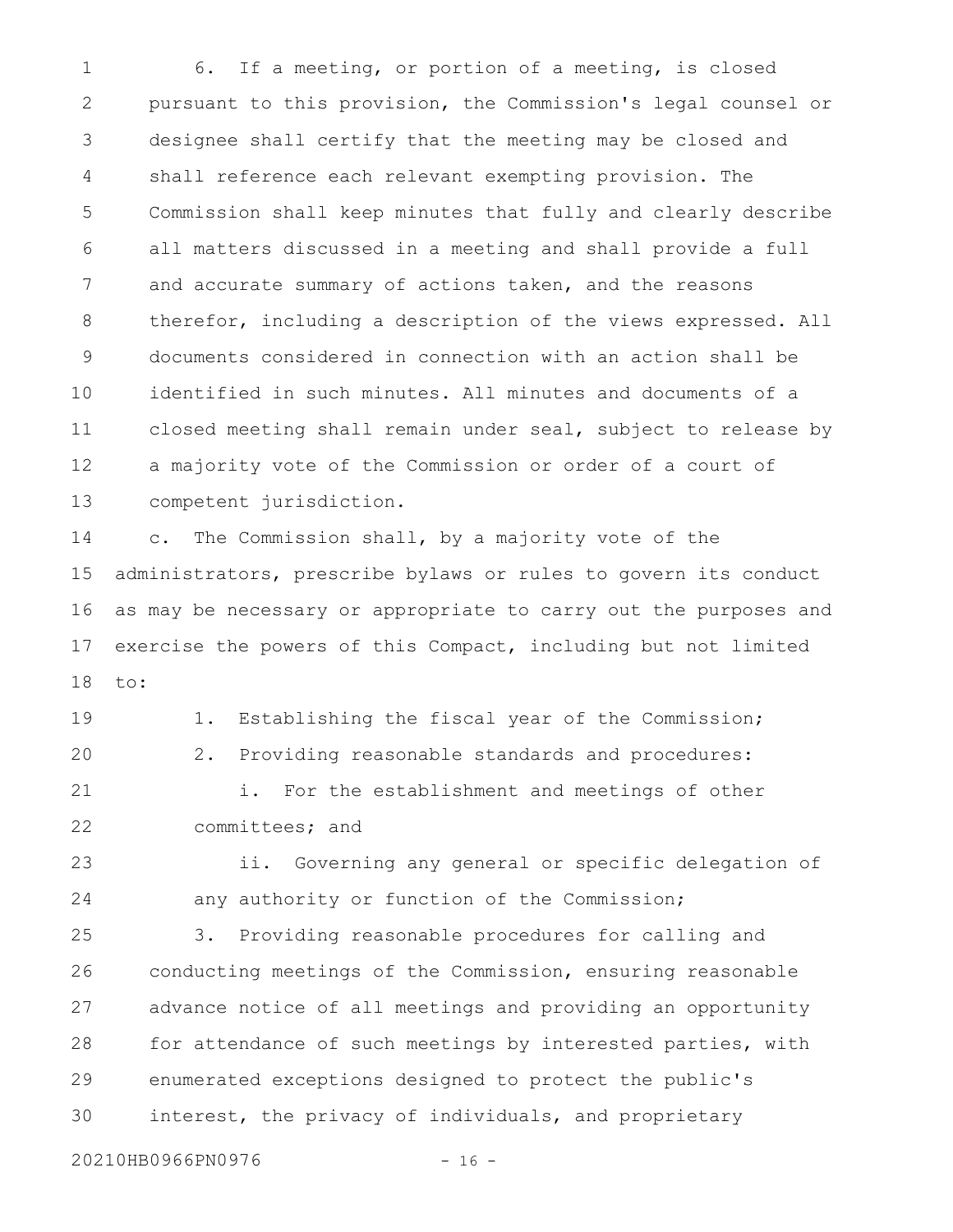information, including trade secrets. The Commission may meet in closed session only after a majority of the administrators vote to close a meeting in whole or in part. As soon as practicable, the Commission must make public a copy of the vote to close the meeting revealing the vote of each administrator, with no proxy votes allowed; 1 2 3 4 5 6

4. Establishing the titles, duties and authority and reasonable procedures for the election of the officers of the Commission; 7 8 9

5. Providing reasonable standards and procedures for the establishment of the personnel policies and programs of the Commission. Notwithstanding any civil service or other similar laws of any party state, the bylaws shall exclusively govern the personnel policies and programs of the Commission; and 10 11 12 13 14 15

6. Providing a mechanism for winding up the operations of the Commission and the equitable disposition of any surplus funds that may exist after the termination of this Compact after the payment or reserving of all of its debts and obligations. 16 17 18 19 20

d. The Commission shall publish its bylaws and rules, and any amendments thereto, in a convenient form on the website of the Commission. 21 22 23

e. The Commission shall maintain its financial records in accordance with the bylaws. 24 25

f. The Commission shall meet and take such actions as are consistent with the provisions of this Compact and the bylaws. 26 27

g. The Commission shall have the following powers: 28

1. To promulgate uniform rules to facilitate and coordinate implementation and administration of this Compact. 29 30

20210HB0966PN0976 - 17 -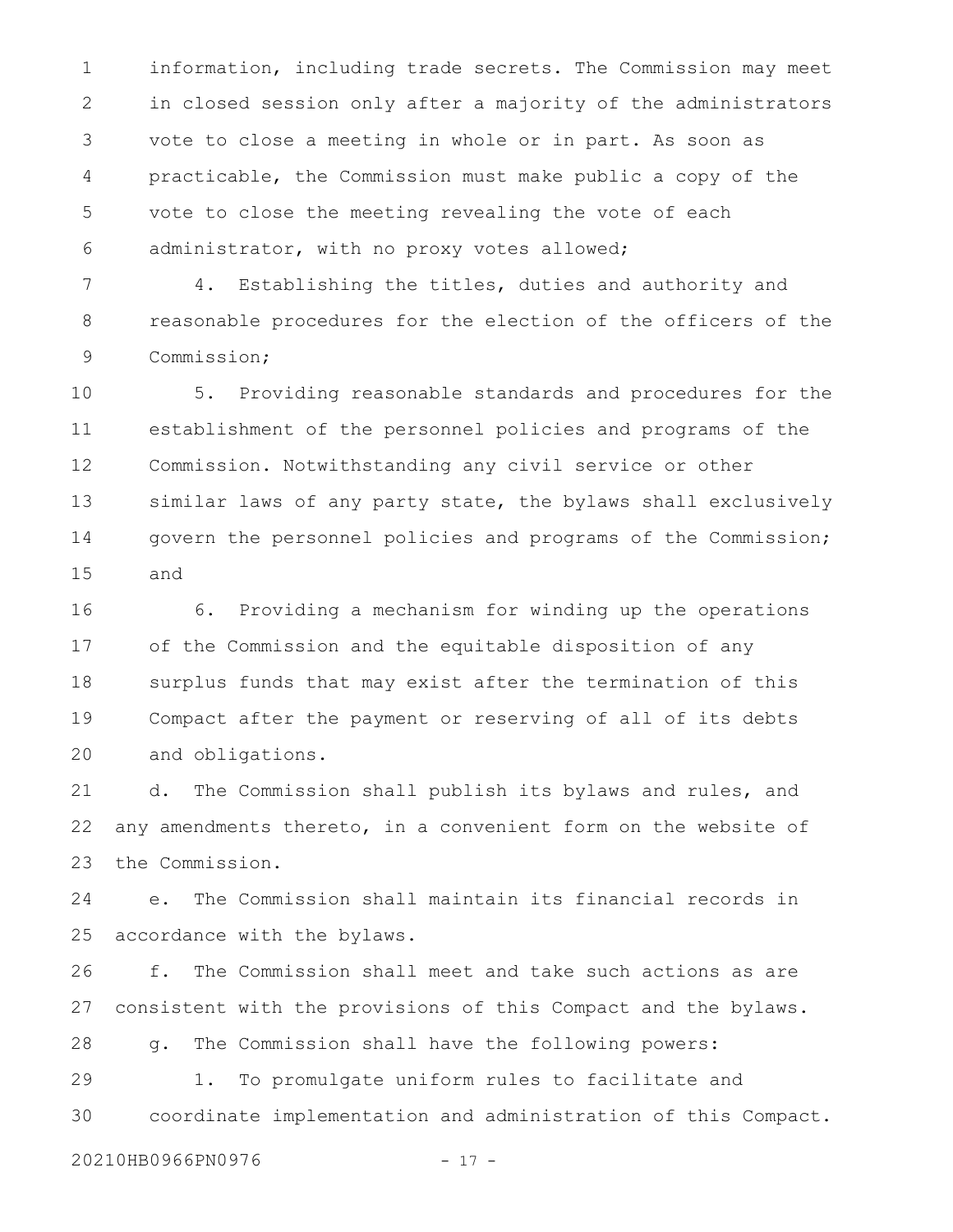The rules shall have the force and effect of law and shall be binding in all party states; 1 2

2. To bring and prosecute legal proceedings or actions in the name of the Commission, provided that the standing of any licensing board to sue or be sued under applicable law shall not be affected; 3 4 5 6

3. To purchase and maintain insurance and bonds; 4. To borrow, accept or contract for services of personnel, including, but not limited to, employees of a party state or nonprofit organizations; 7 8 9 10

5. To cooperate with other organizations that administer state compacts related to the regulation of nursing, including but not limited to sharing administrative or staff expenses, office space or other resources; 11 12 13 14

6. To hire employees, elect or appoint officers, fix compensation, define duties, grant such individuals appropriate authority to carry out the purposes of this Compact, and to establish the Commission's personnel policies and programs relating to conflicts of interest, qualifications of personnel and other related personnel matters; 15 16 17 18 19 20 21

7. To accept any and all appropriate donations, grants and gifts of money, equipment, supplies, materials and services, and to receive, utilize and dispose of the same; provided that at all times the Commission shall avoid any appearance of impropriety or conflict of interest; 22 23 24 25 26

8. To lease, purchase, accept appropriate gifts or donations of, or otherwise to own, hold, improve or use, any property, whether real, personal or mixed; provided that at all times the Commission shall avoid any appearance of 27 28 29 30

20210HB0966PN0976 - 18 -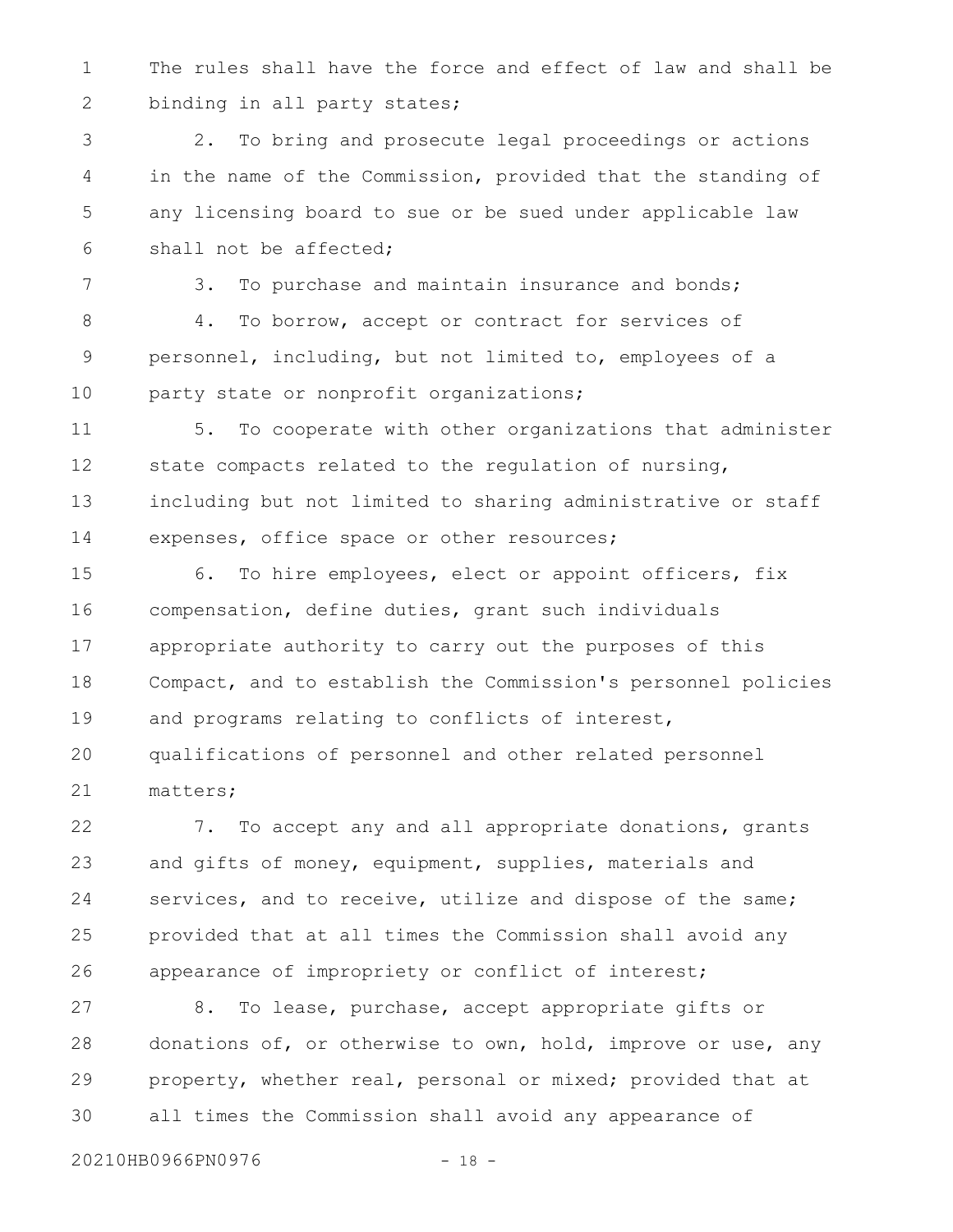impropriety; 1

9. To sell, convey, mortgage, pledge, lease, exchange, abandon or otherwise dispose of any property, whether real, personal or mixed; 2 3 4

10. To establish a budget and make expenditures; 5

6

11. To borrow money;

12. To appoint committees, including advisory committees comprised of administrators, state nursing regulators, state legislators or their representatives, and consumer representatives, and other such interested persons; 7 8 9 10

13. To provide and receive information from, and to cooperate with, law enforcement agencies; 11 12

13

14. To adopt and use an official seal; and

15. To perform such other functions as may be necessary or appropriate to achieve the purposes of this Compact consistent with the state regulation of nurse licensure and practice. 14 15 16 17

h. Financing of the Commission 18

1. The Commission shall pay, or provide for the payment of, the reasonable expenses of its establishment, organization and ongoing activities. 19 20 21

2. The Commission may also levy on and collect an annual assessment from each party state to cover the cost of its operations, activities and staff in its annual budget as approved each year. The aggregate annual assessment amount, if any, shall be allocated based upon a formula to be determined by the Commission, which shall promulgate a rule that is binding upon all party states. 22 23 24 25 26 27 28

3. The Commission shall not incur obligations of any kind prior to securing the funds adequate to meet the same; 29 30

20210HB0966PN0976 - 19 -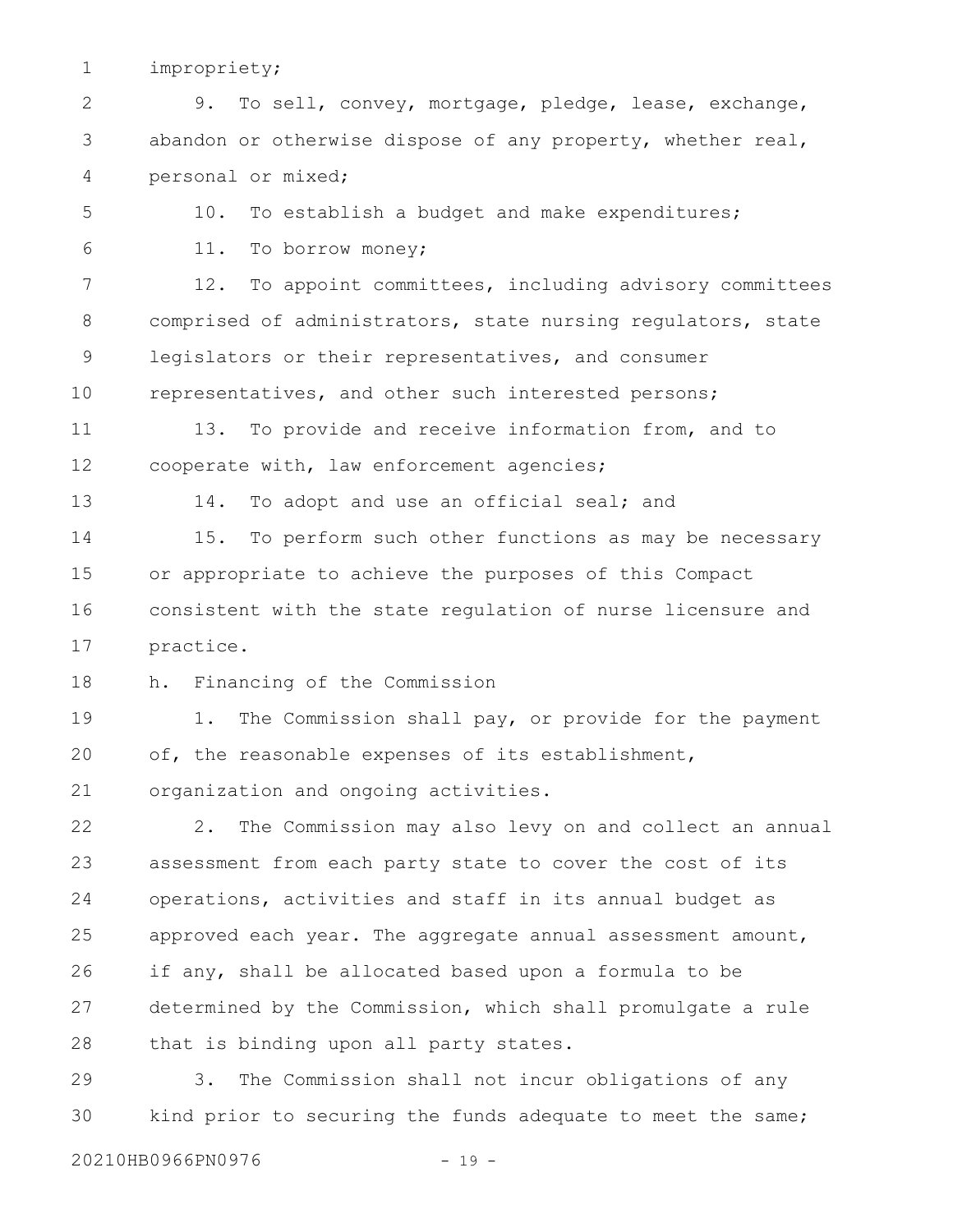nor shall the Commission pledge the credit of any of the party states, except by, and with the authority of, such party state. 1 2 3

4. The Commission shall keep accurate accounts of all receipts and disbursements. The receipts and disbursements of the Commission shall be subject to the audit and accounting procedures established under its bylaws. However, all receipts and disbursements of funds handled by the Commission shall be audited yearly by a certified or licensed public accountant, and the report of the audit shall be included in and become part of the annual report of the Commission. i. Qualified Immunity, Defense and Indemnification 4 5 6 7 8 9 10 11 12

1. The administrators, officers, executive director, employees and representatives of the Commission shall be immune from suit and liability, either personally or in their official capacity, for any claim for damage to or loss of property or personal injury or other civil liability caused by or arising out of any actual or alleged act, error or omission that occurred, or that the person against whom the claim is made had a reasonable basis for believing occurred, within the scope of Commission employment, duties or responsibilities; provided that nothing in this paragraph shall be construed to protect any such person from suit or liability for any damage, loss, injury or liability caused by the intentional, willful or wanton misconduct of that person. 13 14 15 16 17 18 19 20 21 22 23 24 25

2. The Commission shall defend any administrator, officer, executive director, employee or representative of the Commission in any civil action seeking to impose liability arising out of any actual or alleged act, error or omission that occurred within the scope of Commission 26 27 28 29 30

20210HB0966PN0976 - 20 -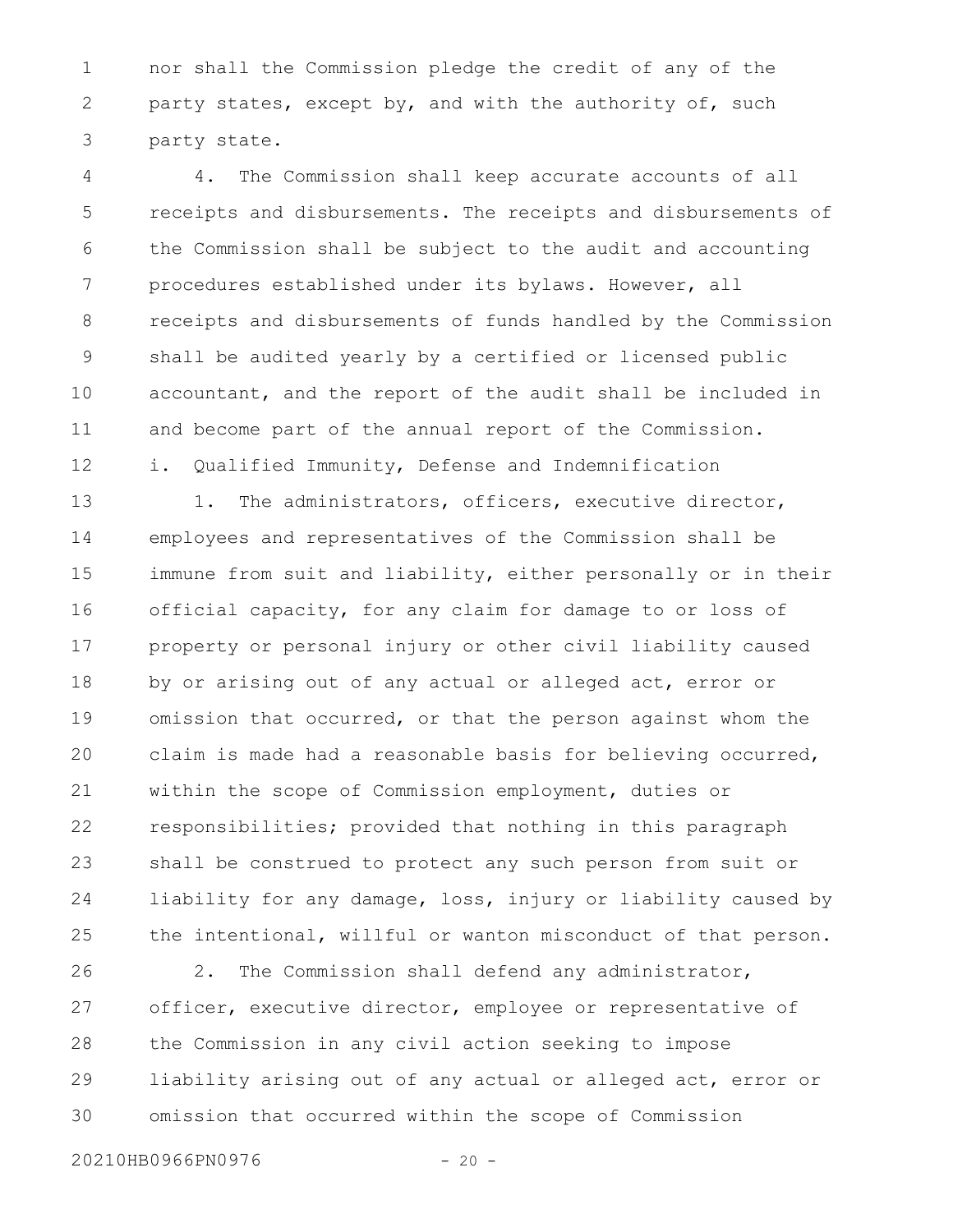employment, duties or responsibilities, or that the person against whom the claim is made had a reasonable basis for believing occurred within the scope of Commission employment, duties or responsibilities; provided that nothing herein shall be construed to prohibit that person from retaining his or her own counsel; and provided further that the actual or alleged act, error or omission did not result from that person's intentional, willful or wanton misconduct. 1 2 3 4 5 6 7 8

3. The Commission shall indemnify and hold harmless any administrator, officer, executive director, employee or representative of the Commission for the amount of any settlement or judgment obtained against that person arising out of any actual or alleged act, error or omission that occurred within the scope of Commission employment, duties or responsibilities, or that such person had a reasonable basis for believing occurred within the scope of Commission employment, duties or responsibilities, provided that the actual or alleged act, error or omission did not result from the intentional, willful or wanton misconduct of that person. ARTICLE VIII 9 10 11 12 13 14 15 16 17 18 19 20

21

## Rulemaking

a. The Commission shall exercise its rulemaking powers pursuant to the criteria set forth in this Article and the rules adopted thereunder. Rules and amendments shall become binding as of the date specified in each rule or amendment and shall have the same force and effect as provisions of this Compact. 22 23 24 25 26

b. Rules or amendments to the rules shall be adopted at a regular or special meeting of the Commission. 27 28

c. Prior to promulgation and adoption of a final rule or rules by the Commission, and at least sixty (60) days in advance 29 30

20210HB0966PN0976 - 21 -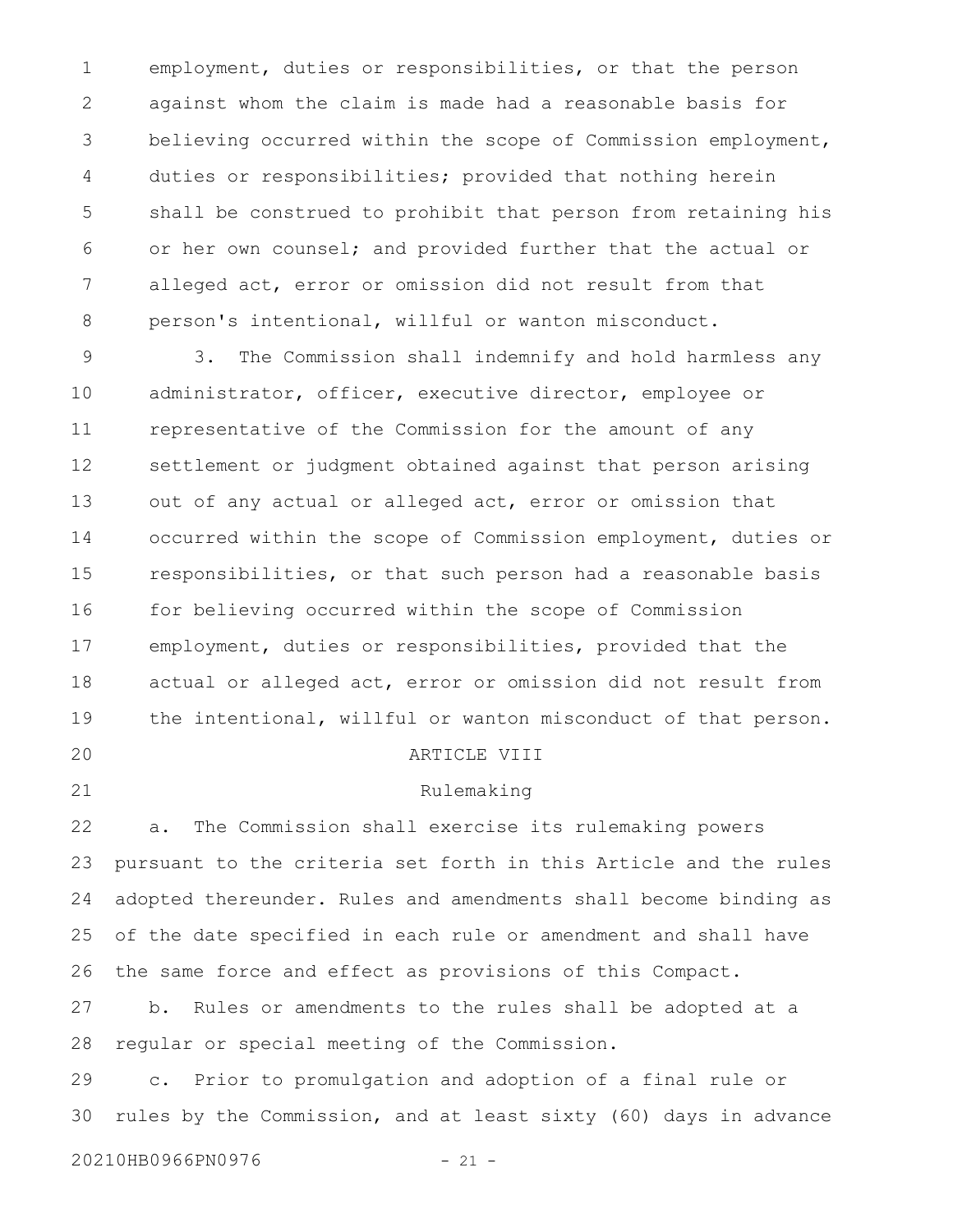of the meeting at which the rule will be considered and voted upon, the Commission shall file a notice of proposed rulemaking: 1. On the website of the Commission; and 2. On the website of each licensing board or the publication in which each state would otherwise publish proposed rules. d. The notice of proposed rulemaking shall include: 1. The proposed time, date and location of the meeting in which the rule will be considered and voted upon; 2. The text of the proposed rule or amendment, and the reason for the proposed rule; 3. A request for comments on the proposed rule from any interested person; and 4. The manner in which interested persons may submit notice to the Commission of their intention to attend the public hearing and any written comments. e. Prior to adoption of a proposed rule, the Commission shall allow persons to submit written data, facts, opinions and arguments, which shall be made available to the public. f. The Commission shall grant an opportunity for a public hearing before it adopts a rule or amendment. g. The Commission shall publish the place, time and date of the scheduled public hearing. 1. Hearings shall be conducted in a manner providing each person who wishes to comment a fair and reasonable opportunity to comment orally or in writing. All hearings will be recorded, and a copy will be made available upon request. 2. Nothing in this section shall be construed as requiring a separate hearing on each rule. Rules may be 1 2 3 4 5 6 7 8 9 10 11 12 13 14 15 16 17 18 19 20 21 22 23 24 25 26 27 28 29 30

20210HB0966PN0976 - 22 -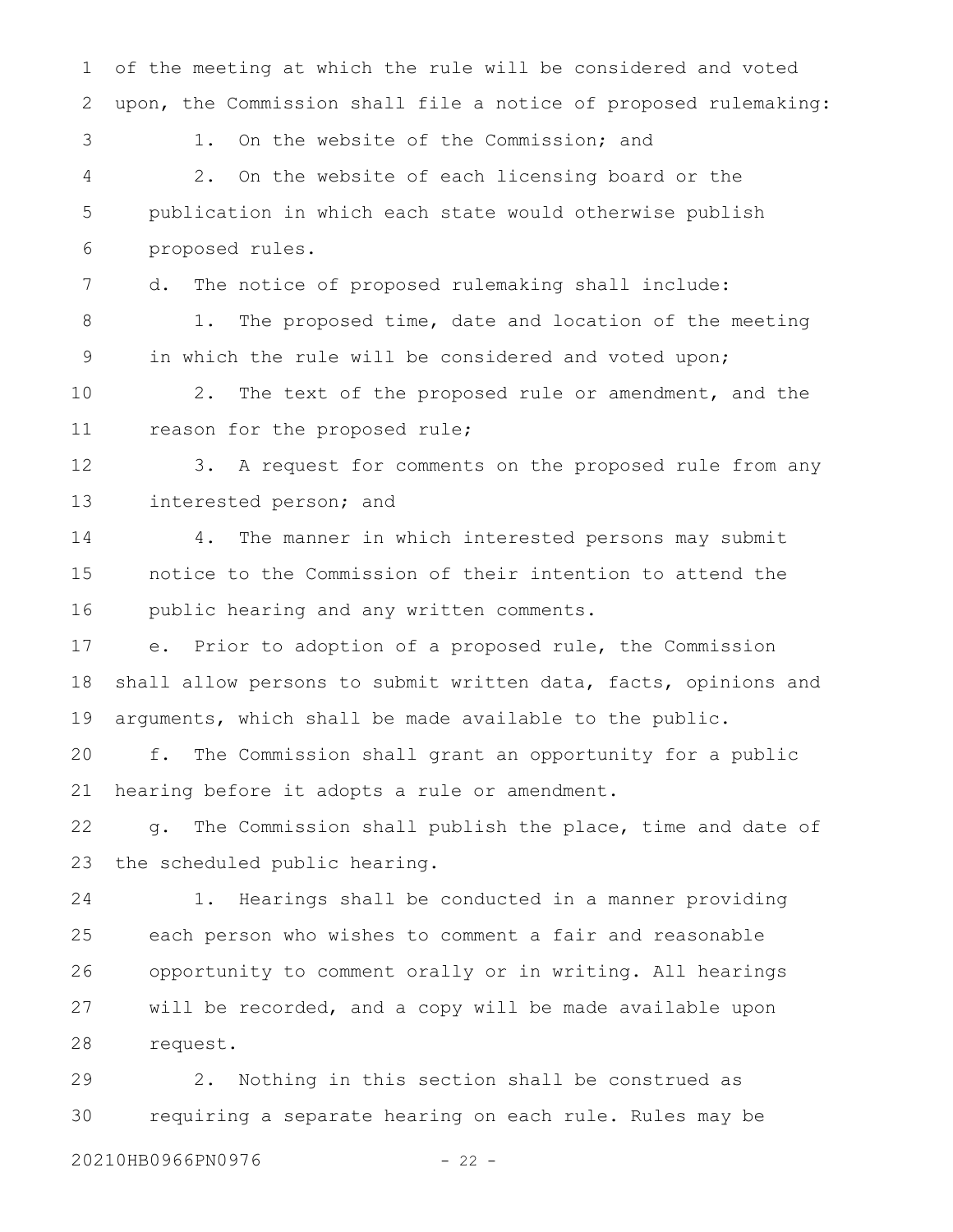grouped for the convenience of the Commission at hearings required by this section. 1 2

h. If no one appears at the public hearing, the Commission may proceed with promulgation of the proposed rule. 3 4

i. Following the scheduled hearing date, or by the close of business on the scheduled hearing date if the hearing was not held, the Commission shall consider all written and oral comments received. 5 6 7 8

j. The Commission shall, by majority vote of all administrators, take final action on the proposed rule and shall determine the effective date of the rule, if any, based on the rulemaking record and the full text of the rule. 9 10 11 12

k. Upon determination that an emergency exists, the Commission may consider and adopt an emergency rule without prior notice, opportunity for comment or hearing, provided that the usual rulemaking procedures provided in this Compact and in this section shall be retroactively applied to the rule as soon as reasonably possible, in no event later than ninety (90) days after the effective date of the rule. For the purposes of this provision, an emergency rule is one that must be adopted immediately in order to: 13 14 15 16 17 18 19 20 21

1. Meet an imminent threat to public health, safety or welfare; 22 23

2. Prevent a loss of Commission or party state funds; or 3. Meet a deadline for the promulgation of an administrative rule that is required by federal law or rule. l. The Commission may direct revisions to a previously adopted rule or amendment for purposes of correcting typographical errors, errors in format, errors in consistency or grammatical errors. Public notice of any revisions shall be 24 25 26 27 28 29 30

20210HB0966PN0976 - 23 -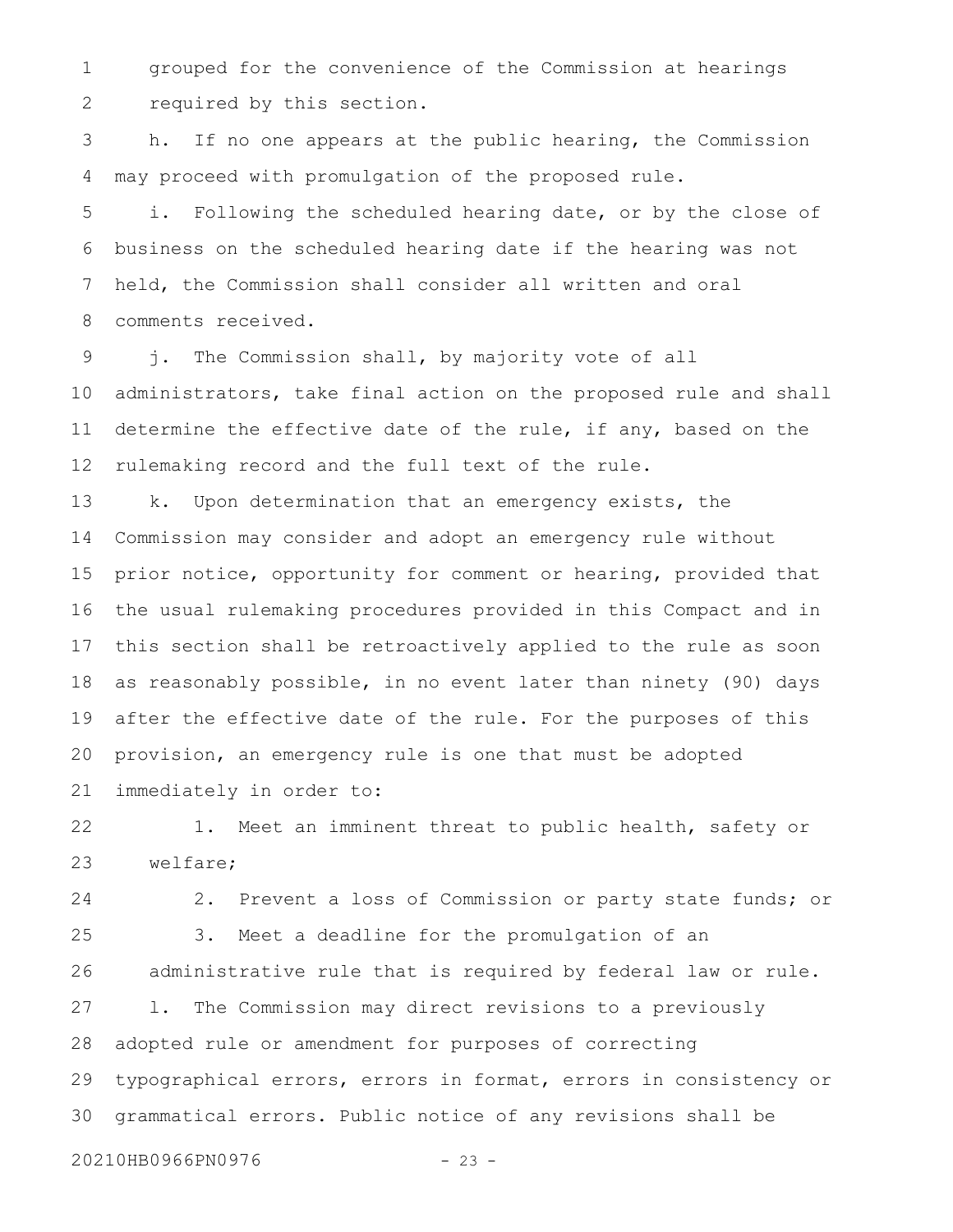posted on the website of the Commission. The revision shall be subject to challenge by any person for a period of thirty (30) days after posting. The revision may be challenged only on grounds that the revision results in a material change to a rule. A challenge shall be made in writing, and delivered to the Commission, prior to the end of the notice period. If no challenge is made, the revision will take effect without further action. If the revision is challenged, the revision may not take effect without the approval of the Commission. ARTICLE IX Oversight, Dispute Resolution and Enforcement a. Oversight 1. Each party state shall enforce this Compact and take 1 2 3 4 5 6 7 8 9 10 11 12 13

all actions necessary and appropriate to effectuate this Compact's purposes and intent. 14 15

2. The Commission shall be entitled to receive service of process in any proceeding that may affect the powers, responsibilities or actions of the Commission, and shall have standing to intervene in such a proceeding for all purposes. Failure to provide service of process in such proceeding to the Commission shall render a judgment or order void as to the Commission, this Compact or promulgated rules. 16 17 18 19 20 21 22

b. Default, Technical Assistance and Termination 23

1. If the Commission determines that a party state has defaulted in the performance of its obligations or responsibilities under this Compact or the promulgated rules, the Commission shall: 24 25 26 27

i. Provide written notice to the defaulting state and other party states of the nature of the default, the proposed means of curing the default or any other action 28 29 30

20210HB0966PN0976 - 24 -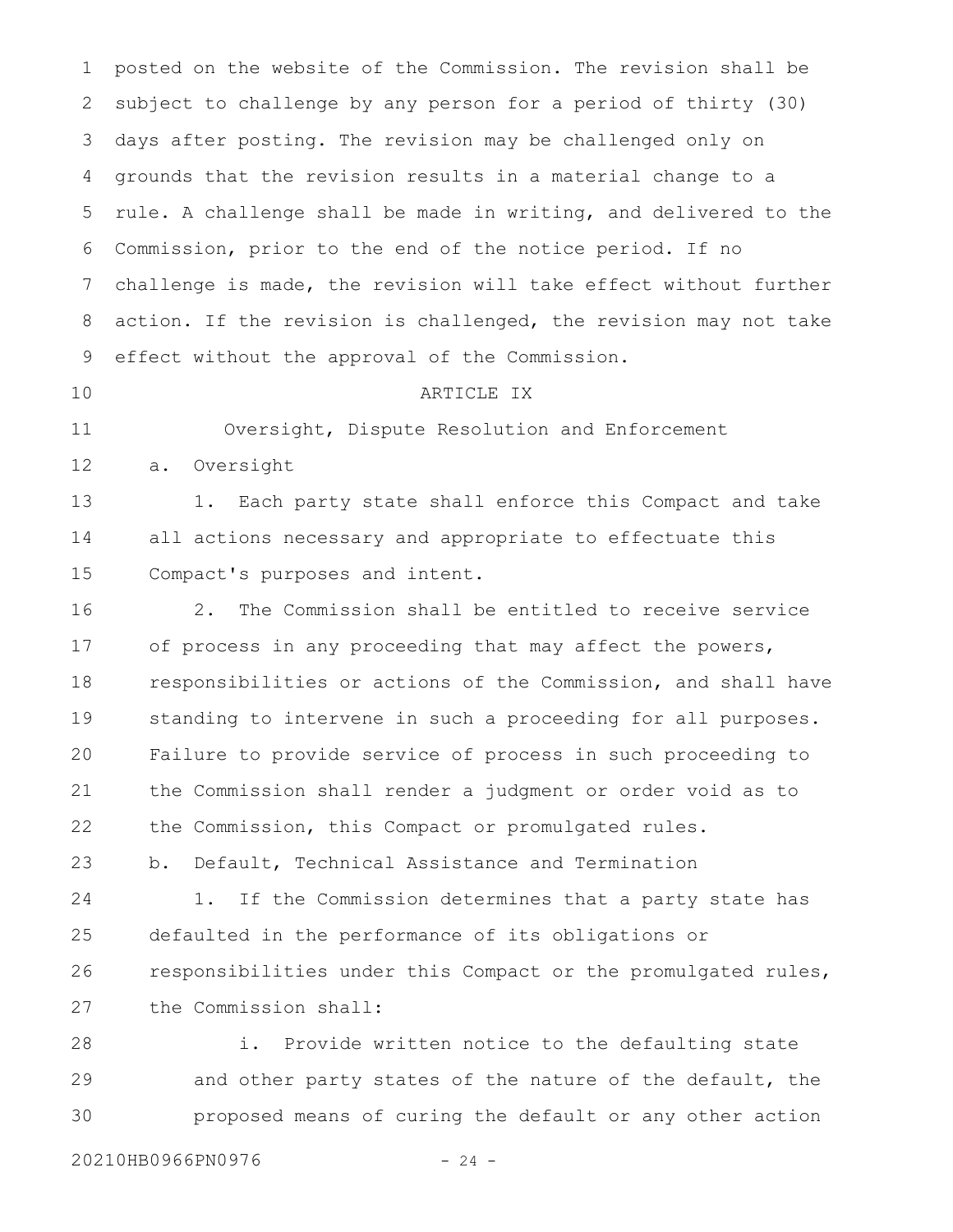1

#### to be taken by the Commission; and

ii. Provide remedial training and specific technical assistance regarding the default. 2 3

2. If a state in default fails to cure the default, the defaulting state's membership in this Compact may be terminated upon an affirmative vote of a majority of the administrators, and all rights, privileges and benefits conferred by this Compact may be terminated on the effective date of termination. A cure of the default does not relieve the offending state of obligations or liabilities incurred during the period of default. 4 5 6 7 8 9 10 11

3. Termination of membership in this Compact shall be imposed only after all other means of securing compliance have been exhausted. Notice of intent to suspend or terminate shall be given by the Commission to the governor of the defaulting state and to the executive officer of the defaulting state's licensing board and each of the party states. 12 13 14 15 16 17 18

4. A state whose membership in this Compact has been terminated is responsible for all assessments, obligations and liabilities incurred through the effective date of termination, including obligations that extend beyond the effective date of termination. 19 20 21 22 23

5. The Commission shall not bear any costs related to a state that is found to be in default or whose membership in this Compact has been terminated unless agreed upon in writing between the Commission and the defaulting state. 24 25 26 27

6. The defaulting state may appeal the action of the Commission by petitioning the U.S. District Court for the District of Columbia or the federal district in which the 28 29 30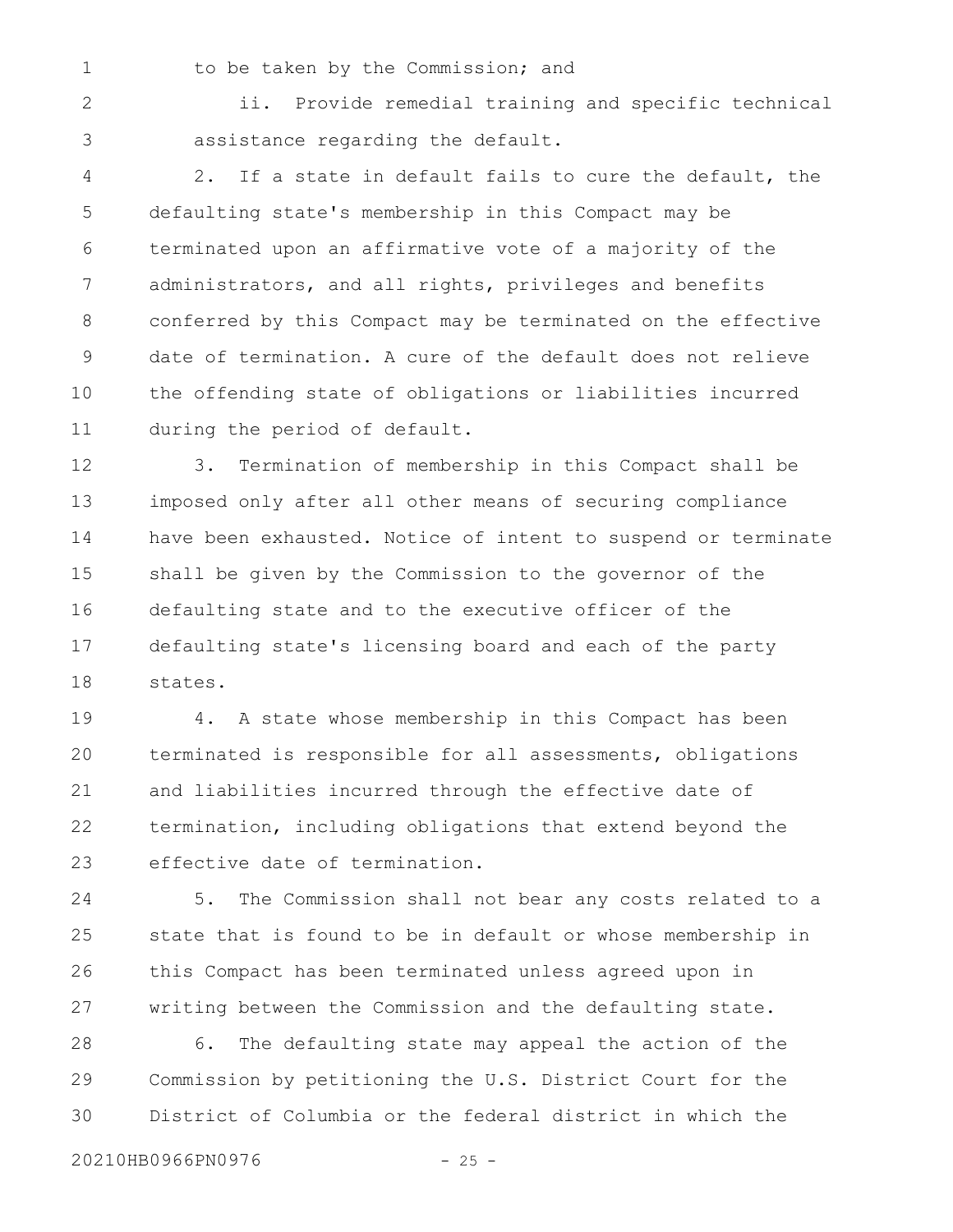Commission has its principal offices. The prevailing party shall be awarded all costs of such litigation, including reasonable attorneys' fees. 1 2 3

c. Dispute Resolution 4

1. Upon request by a party state, the Commission shall attempt to resolve disputes related to the Compact that arise among party states and between party and non-party states. 5 6 7

2. The Commission shall promulgate a rule providing for both mediation and binding dispute resolution for disputes, as appropriate. 8 9 10

3. In the event the Commission cannot resolve disputes among party states arising under this Compact: 11 12

i. The party states may submit the issues in dispute to an arbitration panel, which will be comprised of individuals appointed by the Compact administrator in each of the affected party states and an individual mutually agreed upon by the Compact administrators of all the party states involved in the dispute. 13 14 15 16 17 18

ii. The decision of a majority of the arbitrators shall be final and binding. 19 20

d. Enforcement 21

1. The Commission, in the reasonable exercise of its discretion, shall enforce the provisions and rules of this Compact. 22 23 24

2. By majority vote, the Commission may initiate legal action in the U.S. District Court for the District of Columbia or the federal district in which the Commission has its principal offices against a party state that is in default to enforce compliance with the provisions of this Compact and its promulgated rules and bylaws. The relief 25 26 27 28 29 30

20210HB0966PN0976 - 26 -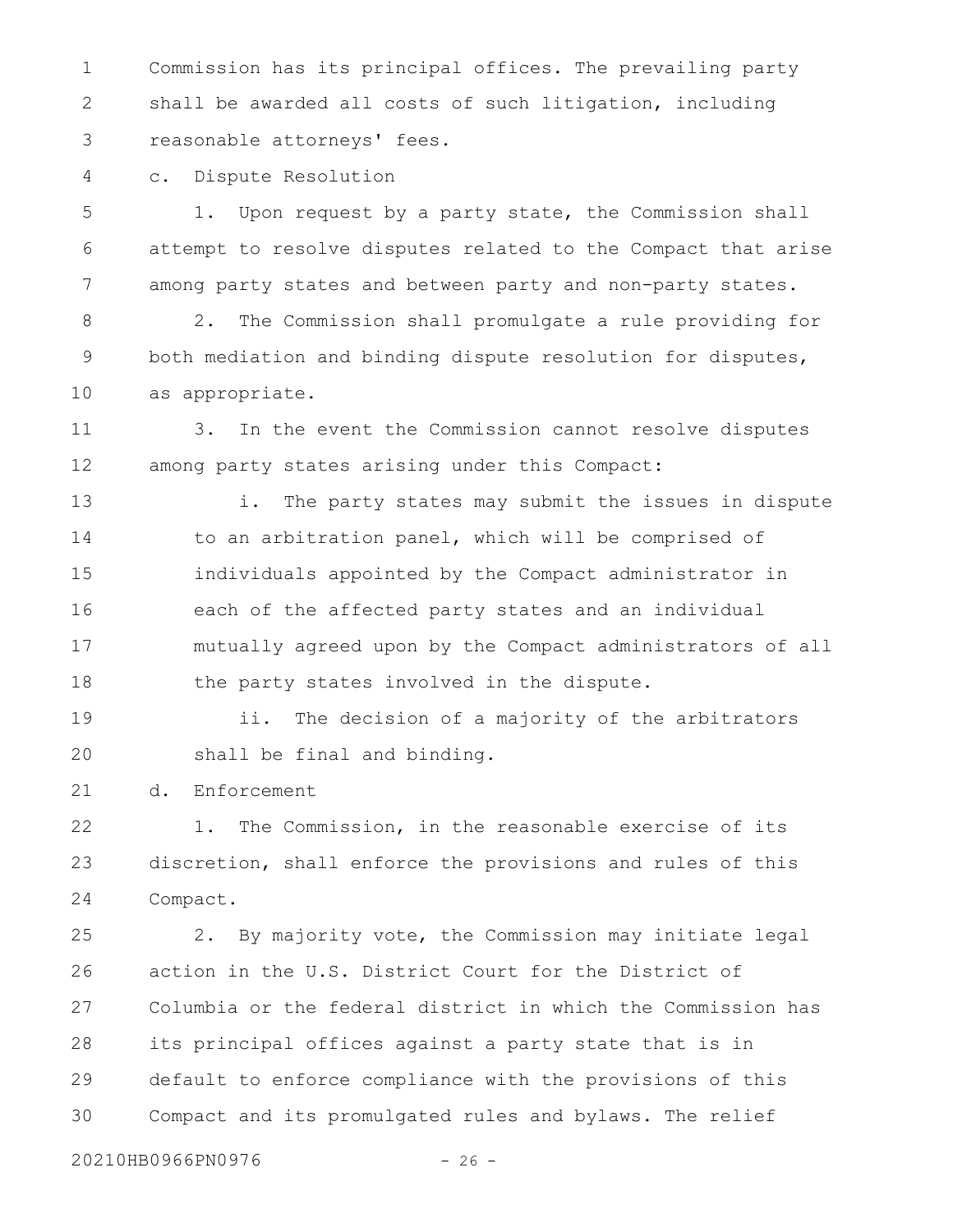sought may include both injunctive relief and damages. In the event judicial enforcement is necessary, the prevailing party shall be awarded all costs of such litigation, including reasonable attorneys' fees. 1 2 3 4

3. The remedies herein shall not be the exclusive remedies of the Commission. The Commission may pursue any other remedies available under federal or state law. 5 6 7

8

#### ARTICLE X

Effective Date, Withdrawal and Amendment a. This Compact shall become effective and binding on the earlier of the date of legislative enactment of this Compact into law by no less than twenty-six (26) states or December 31, 2018. All party states to this Compact, that also were parties to the prior Nurse Licensure Compact, superseded by this Compact, ("Prior Compact"), shall be deemed to have withdrawn from said Prior Compact within six (6) months after the effective date of this Compact. 9 10 11 12 13 14 15 16 17

b. Each party state to this Compact shall continue to recognize a nurse's multistate licensure privilege to practice in that party state issued under the Prior Compact until such party state has withdrawn from the Prior Compact. 18 19 20 21

c. Any party state may withdraw from this Compact by enacting a statute repealing the same. A party state's withdrawal shall not take effect until six (6) months after enactment of the repealing statute. 22 23 24 25

d. A party state's withdrawal or termination shall not affect the continuing requirement of the withdrawing or terminated state's licensing board to report adverse actions and significant investigations occurring prior to the effective date of such withdrawal or termination. 26 27 28 29 30

20210HB0966PN0976 - 27 -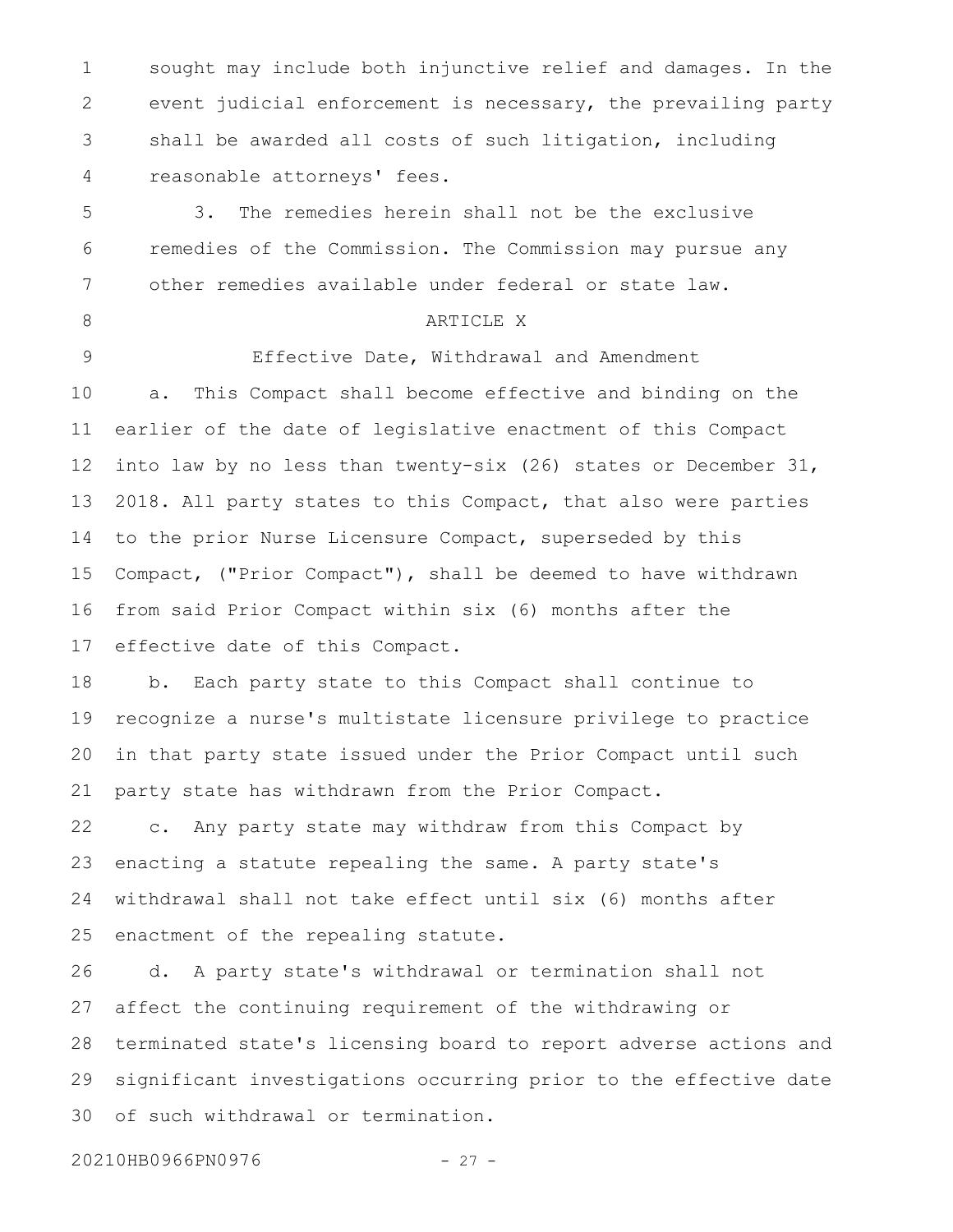e. Nothing contained in this Compact shall be construed to invalidate or prevent any nurse licensure agreement or other cooperative arrangement between a party state and a non-party state that is made in accordance with the other provisions of this Compact. 1 2 3 4 5

f. This Compact may be amended by the party states. No amendment to this Compact shall become effective and binding upon the party states unless and until it is enacted into the laws of all party states. 6 7 8 9

g. Representatives of non-party states to this Compact shall be invited to participate in the activities of the Commission, on a nonvoting basis, prior to the adoption of this Compact by all states. 10 11 12 13

14

#### 15

#### ARTICLE XI

Construction and Severability

This Compact shall be liberally construed so as to effectuate the purposes thereof. The provisions of this Compact shall be severable, and if any phrase, clause, sentence or provision of this Compact is declared to be contrary to the constitution of any party state or of the United States, or if the applicability thereof to any government, agency, person or circumstance is held invalid, the validity of the remainder of this Compact and the applicability thereof to any government, agency, person or circumstance shall not be affected thereby. If this Compact shall be held to be contrary to the constitution of any party state, this Compact shall remain in full force and effect as to the remaining party states and in full force and effect as to the party state affected as to all severable matters. Section 3. Compensation and expenses of compact administrator. The compact administrator who represents this Commonwealth, 16 17 18 19 20 21 22 23 24 25 26 27 28 29 30

20210HB0966PN0976 - 28 -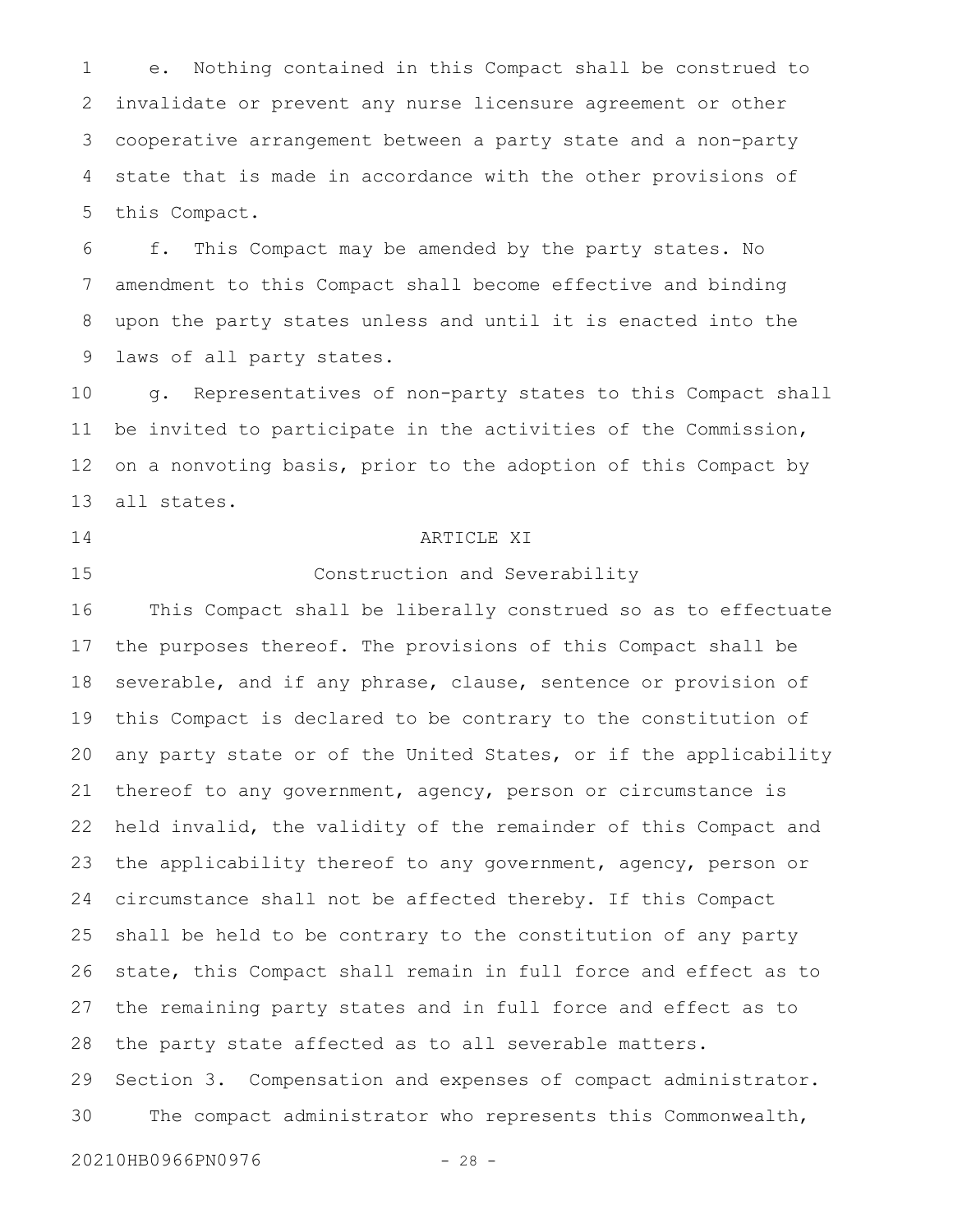as provided in the compact, shall not be entitled to any additional compensation for his duties and responsibilities as compact administrator but shall be entitled to reimbursement for reasonable expenses actually incurred in connection with his duties and responsibilities as compact administrator in the same manner as for expenses incurred in connection with other duties and responsibilities of the compact administrator's office or employment. 1 2 3 4 5 6 7 8

Section 4. National criminal history record checks. 9

All applicants for licensure under the compact in this Commonwealth shall request and submit to the licensing board the results of a national criminal history record check. The purpose of the national criminal history record check shall be to assist the licensing board in obtaining information that may relate to the applicant's fitness for licensure. The following shall apply: 10 11 12 13 14 15 16

(1) An applicant for licensure shall submit to fingerprinting by the Pennsylvania State Police or an authorized agent of the Pennsylvania State Police. The Pennsylvania State Police or authorized agent shall submit the fingerprints to the Federal Bureau of Investigation for the purposes of obtaining records of criminal arrests and convictions. 17 18 19 20 21 22 23

(2) In addition to the application fee, the applicant shall be responsible for any fees required by the Pennsylvania State Police or authorized agent for the costs of the fingerprinting and the costs of conducting a complete criminal history record check. 24 25 26 27 28

(3) The applicant shall authorize the release of all records obtained by the criminal history record check to the 29 30

20210HB0966PN0976 - 29 -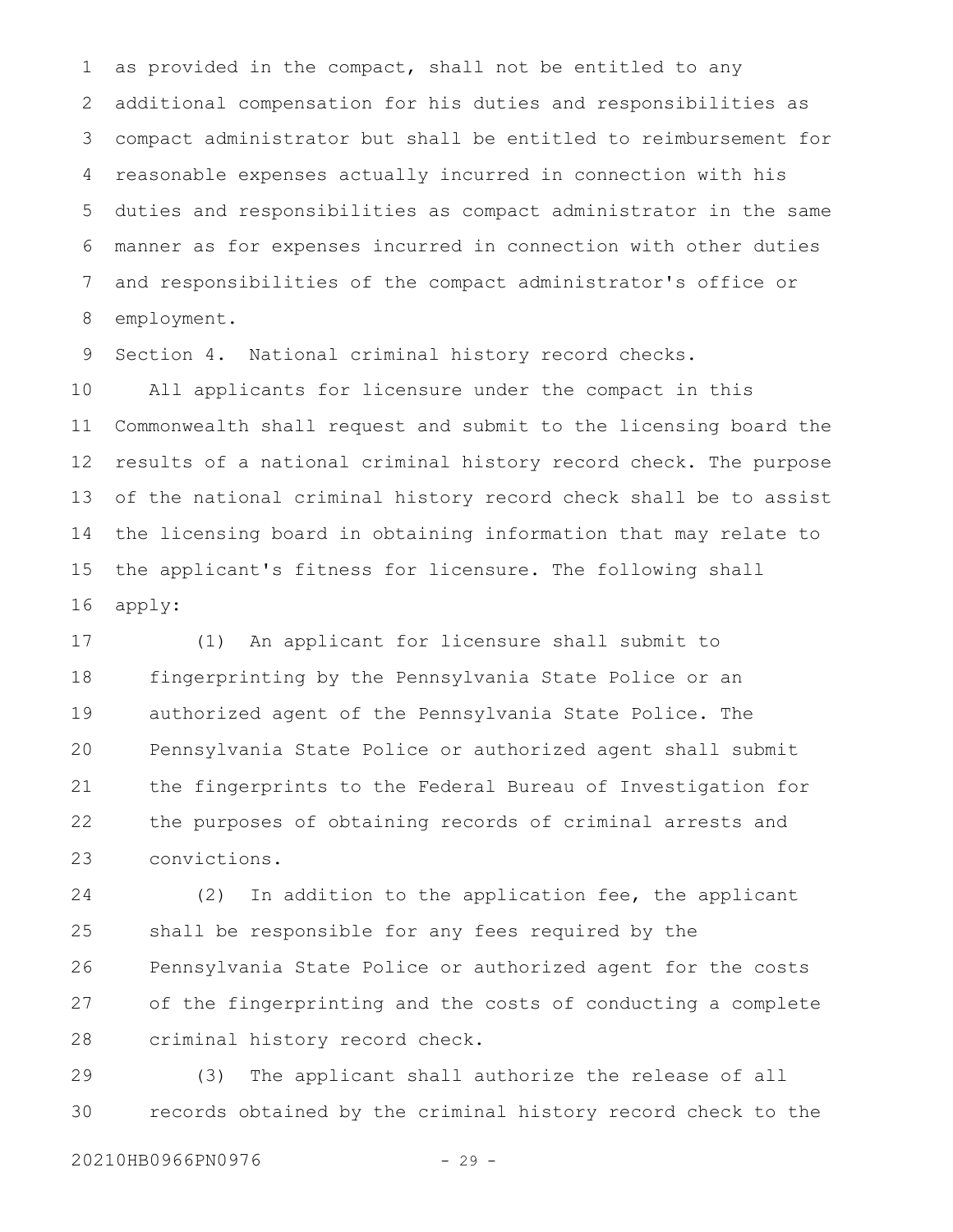licensing board. 1

(4) A criminal history record check submitted in support of an application for licensure must have been requested by the applicant no earlier than 12 months immediately prior to the board's receipt of the applicant's application for licensure. (5) Information obtained from the criminal history record check: (i) Is confidential. (ii) May not be re-disseminated. (iii) May be used only for the licensing purpose authorized under the compact. Section 5. Nursing staff report. (a) General rule.--A hospital shall compile a daily report on each patient care unit and shift containing the following information: (1) The number of each of the following types of staff per four-hour time period providing direct patient care: (i) Registered nurses. (ii) Licensed practical nurses. (iii) Certified nursing assistants. (iv) Unlicensed personnel. (2) The relative number of patients to each of the following types of staff: (i) Registered nurses. (ii) Licensed practical nurses. (iii) Certified nursing assistants. (iv) Unlicensed personnel. (3) The current direct care nurse staffing schedule and assignment roster. 2 3 4 5 6 7 8 9 10 11 12 13 14 15 16 17 18 19 20 21 22 23 24 25 26 27 28 29 30

20210HB0966PN0976 - 30 -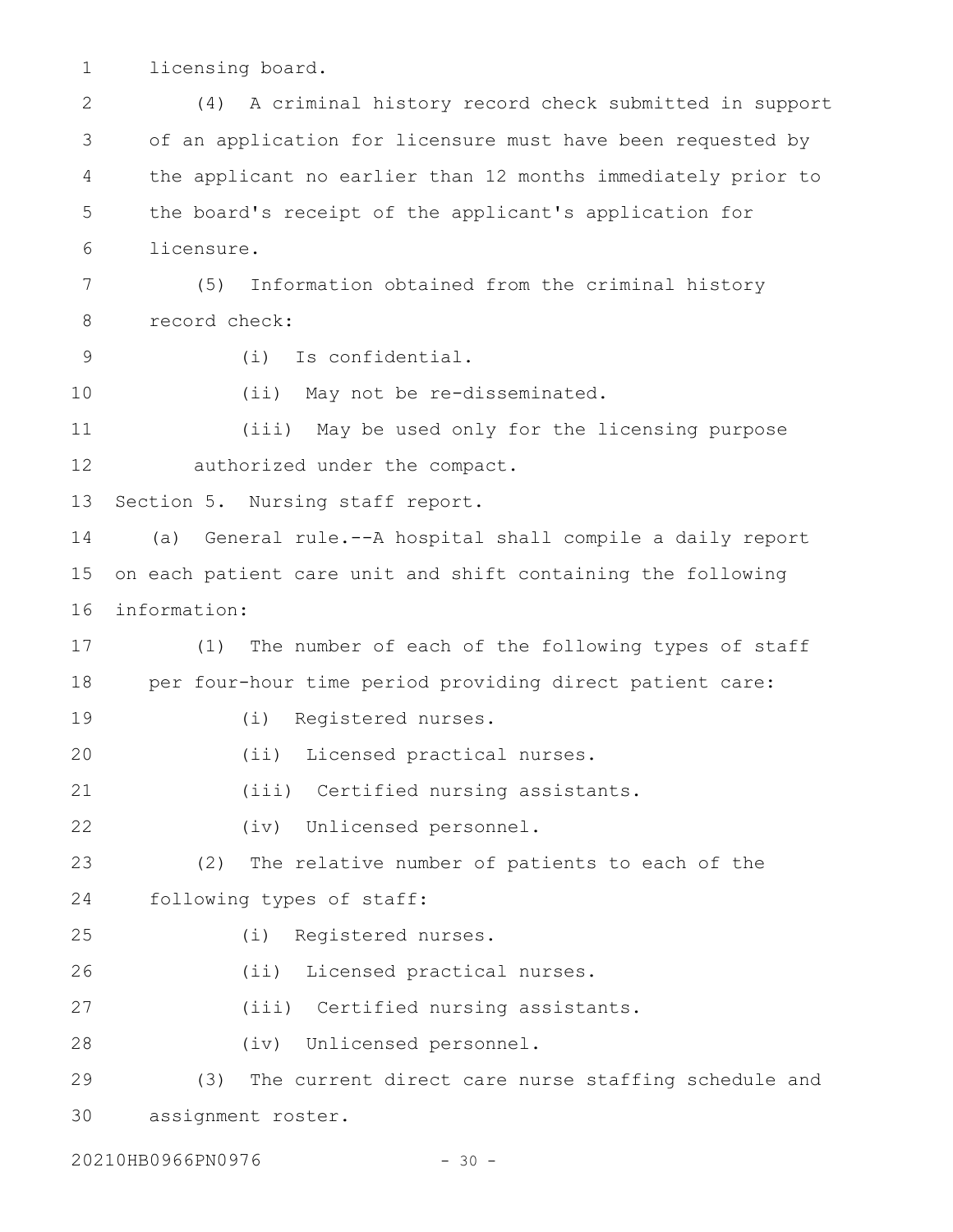(4) The availability, by number of hours on the shift, that a unit clerk or unit secretary is available exclusively for the specified patient care unit. 1 2 3

(5) Whether patients requiring scheduled or emergency respiratory treatments have had treatments that were administered by a respiratory therapist or the direct care nursing staff of the unit. 4 5 6 7

(6) Percentage of temporary or agency nurses who are employed by an outside entity included in the shift staff. 8 9

(7) The methods used by the hospital for determining and adjusting staffing levels. 10 11

(8) The registered nurse, licensed practical nurse and certified nursing assistant turnover rate for the previous month. 12 13 14

(9) The number and types of complaints under the act of June 10, 2009 (P.L.1, No.1), known as the Preventable Serious Adverse Events Act, filed with the hospital concerning patient care for the previous month. 15 16 17 18

(b) Reporting method.--The reports required under subsection (a) shall be compiled as follows: 19 20

(1) For each patient care unit, a hospital shall count the number of patients and direct care nursing staff based on hours worked for each category of direct care nursing staff, excluding other licensed health care professionals, one hour before the end of each shift. 21 22 23 24 25

(2) For each emergency department, a hospital shall count the number of patients registered during the four-hour shift and the number of direct care nursing staff based on hours worked for each category of direct care nursing staff, excluding other licensed health care professionals, one hour 26 27 28 29 30

20210HB0966PN0976 - 31 -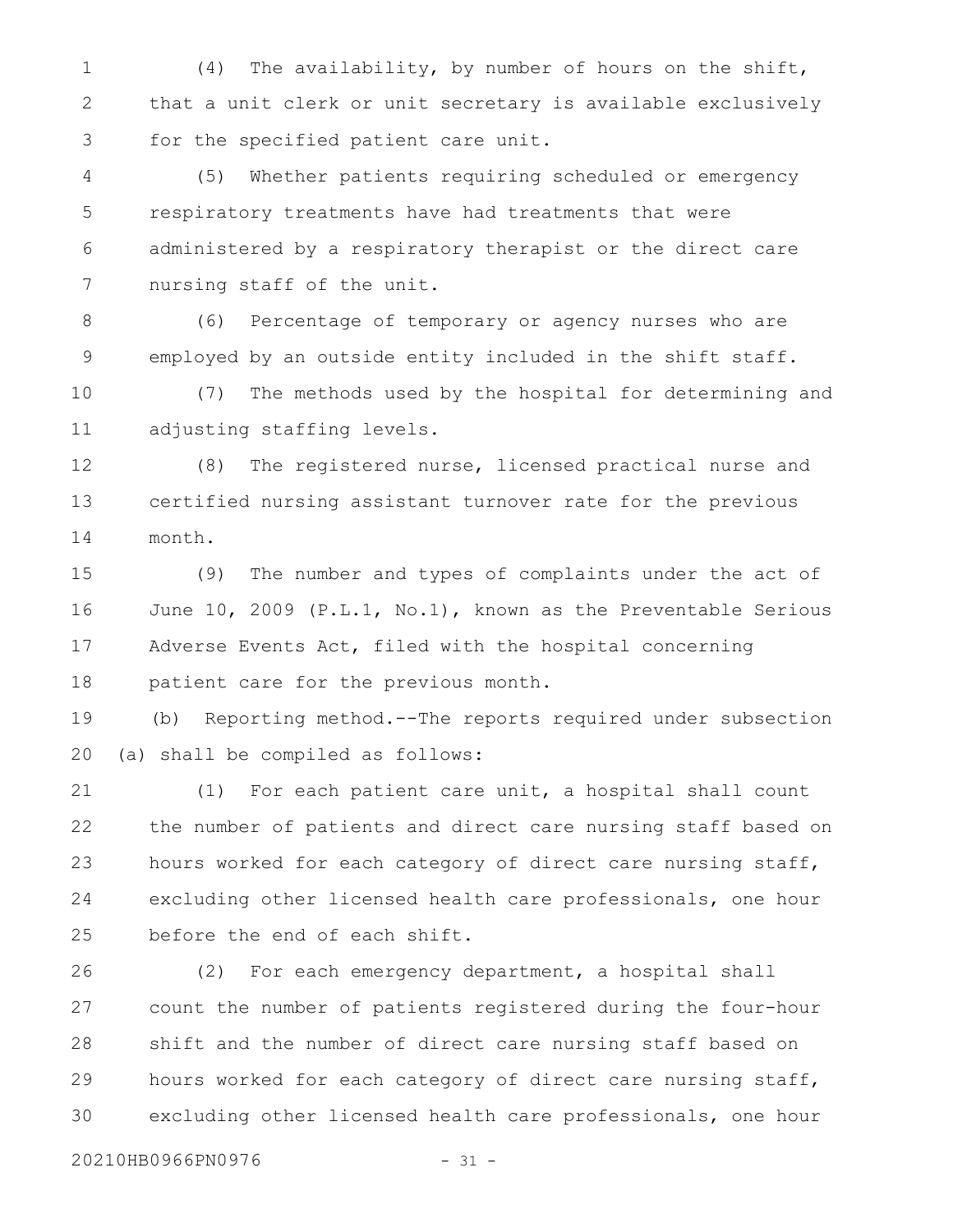before the end of each shift. 1

(3) For each postanesthesia care unit, a hospital shall count the number of patients that were in the postanesthesia care unit during the shift and the number of direct care nursing staff, based on hours worked for each category of direct care nursing staff, excluding other licensed health care professionals, one hour before the end of each shift. 2 3 4 5 6 7

(4) For each mother and baby unit, a hospital shall report direct care nursing staff hours under the obstetrics unit, not the newborn nursery. A mother and baby should each be reported as a separate patient. 8 9 10 11

(5) For each psychiatric and behavioral unit, licensed mental health counselors, activity therapists and recreational therapists providing direct patient care shall be considered as licensed practical nurses. Staffing hours for unlicensed mental health technicians or other unlicensed personnel will be included as unlicensed personnel hours. 12 13 14 15 16 17

(6) Graduate nurses who participate in an internship program shall not be included in determining the relative number of patients to direct care nursing staff, except orientee or graduate nurse hours shall be included when the graduate nurse has completed the designated time-defined orientation and reaches the point where the graduate nurse is considered part of the staff matrix, the graduate nurse's work hours are charged to the unit and the graduate nurse is replaced if the nurse calls in sick. 18 19 20 21 22 23 24 25 26

(7) When a direct care nurse works beyond the nurse's shift into the next shift, the actual hours should be included in the daily posting forms for all shifts that the nurse worked. 27 28 29 30

20210HB0966PN0976 - 32 -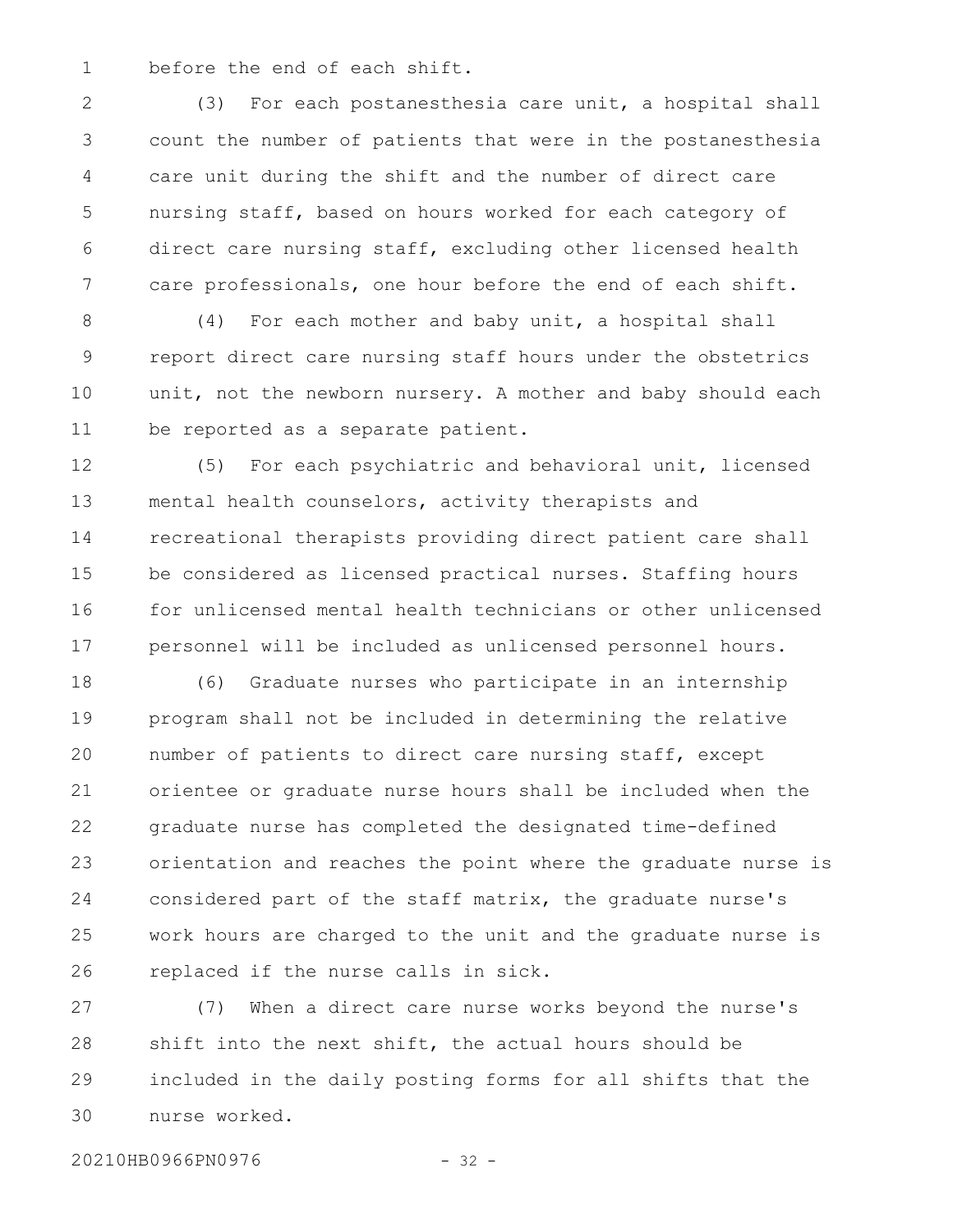(8) Hospital management and support staff who do not provide direct patient care may not be included in the daily reporting forms. 1 2 3

(9) Sitters, including registered nurses acting as sitters, will be considered unlicensed assistant personnel only if they provide other direct patient care in addition to observation. Sitters providing only companion service may not be included in the actual hours worked for unlicensed assistant personnel. 4 5 6 7 8 9

(10) When overflow beds are used for patients, the patients shall be included in the daily report of the patient care unit where the patient is receiving care. 10 11 12

(11) The staff relative number reporting shall be to one decimal point. If a hospital patient care unit does not have a direct care nursing staff for a particular category, a zero should be entered on the report for that staff category. Section 6. Report posting. 13 14 15 16 17

(a) General rule.--A hospital shall post the report required under section 5 as follows: 18 19

(1) The report, with respect to each shift, shall be posted no later than one hour after the beginning of the next shift. 20 21 22

(2) The report shall be prominently displayed in a location visible to the public on the patient unit. 23 24

(3) The report shall be easily readable in its posted form. 25 26

(b) Submission to department.--A hospital shall submit the reports required under section 5 for the previous month to the Department of Health of the Commonwealth no later than the 15th day of each month. 27 28 29 30

20210HB0966PN0976 - 33 -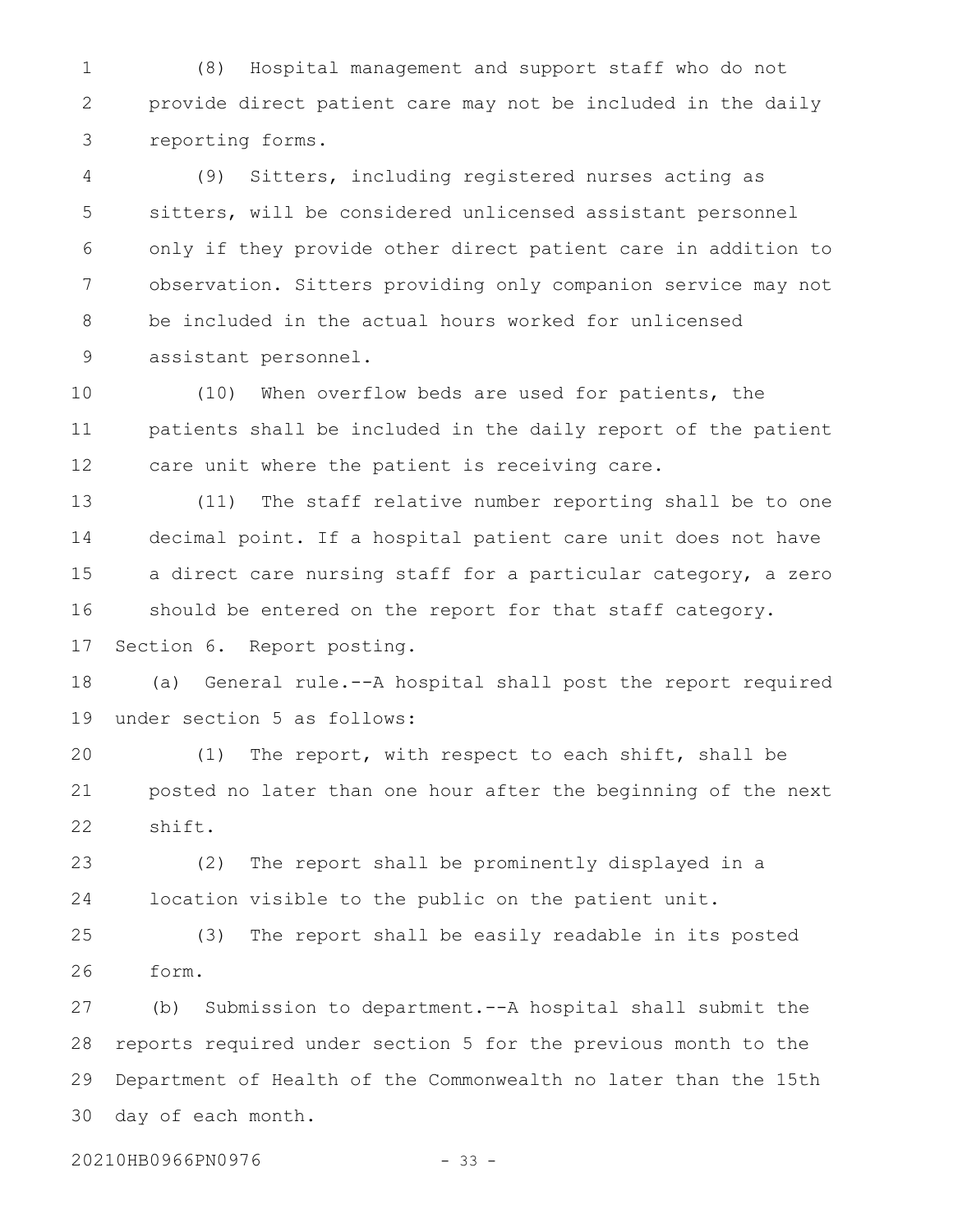(c) Retention of records.--Reports and records required to be compiled under section 5(a) shall be retained by the hospital for a period of five years and be posted on the hospital's publicly accessible Internet website. 1 2 3 4

(d) Divisions and subsidiaries.--If a hospital is a division or subsidiary of another entity that owns or operates another hospital or related organizations, the reports under section 5 shall be for the specific division or subsidiary and not for another entity. 5 6 7 8 9

Section 7. Whistleblower protection. 10

(a) General rule.--A hospital shall not discriminate, retaliate, intimidate, threaten or punish an employee with respect to compensation or the terms, conditions or privileges of employment when the employee in good faith, individually or in conjunction with another person, does any of the following: 11 12 13 14 15

(1) Discloses to a nursing staff supervisor or manager, private accreditation organization, nurse's collective bargaining agent or regulatory agency, an activity, policy or practice of a hospital that violates this act or other law or rule or that the employee believes poses a risk to the health, safety or welfare of a patient or the public. 16 17 18 19 20 21

(2) Initiates, cooperates or otherwise participates in an investigation or proceeding brought by a regulatory agency or private accreditation body concerning matters covered by this act or a law or rule that the employee reasonably believes poses a risk to the health, safety or welfare of a patient or the public. 22 23 24 25 26 27

(3) Objects or refuses to participate in an activity, policy or practice of a hospital that violates this act or a law or rule the department or a reasonable person would 28 29 30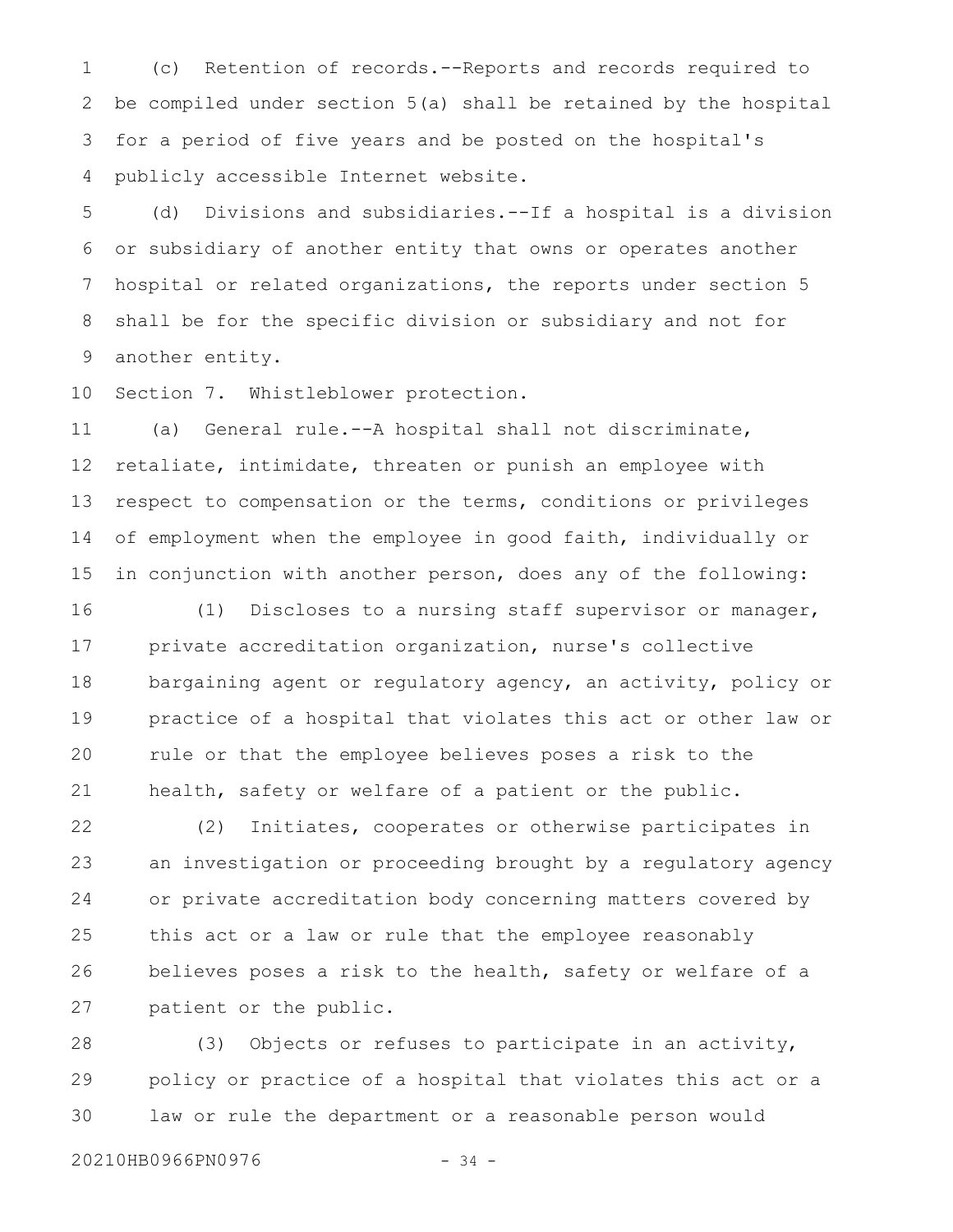believe poses a risk to the health, safety and welfare of a patient or the public. 1 2

(4) Participates in a committee or peer review process or files a report of complaint that discusses allegations of unsafe, dangerous or potentially dangerous care within a hospital. 3 4 5 6

(b) Employee good faith.--An employee is presumed to act in good faith if the employee reasonably believes the following: 7 8

(1) The information reported or disclosed is true. (2) A staffing violation has occurred or may occur. (c) Notice to hospital.-- 9 10 11

(1) The protection under subsection (a) shall not apply to an employee unless the employee gives written notice to a direct nursing supervisor or direct nursing manager of the activity, policy, practice or violation that the employee believes poses a risk to the health of a patient or the public and provides the manager a reasonable opportunity to correct the problem. 12 13 14 15 16 17 18

(2) The direct nursing supervisor or direct nursing manager shall respond in writing to the employee within seven days to acknowledge that the notice was received. The direct nursing supervisor or direct nursing manager shall provide written notice of an action taken within a reasonable time of receiving the employee's notice. 19 20 21 22 23 24

(d) Forms.--The Department of Health of the Commonwealth shall develop standardized reporting forms to be used in all hospitals for reporting under this section. 25 26 27

Section 8. Quarterly reports. 28

(a) General rule.--The Department of Health of the Commonwealth shall produce a quarterly report for each hospital 29 30

20210HB0966PN0976 - 35 -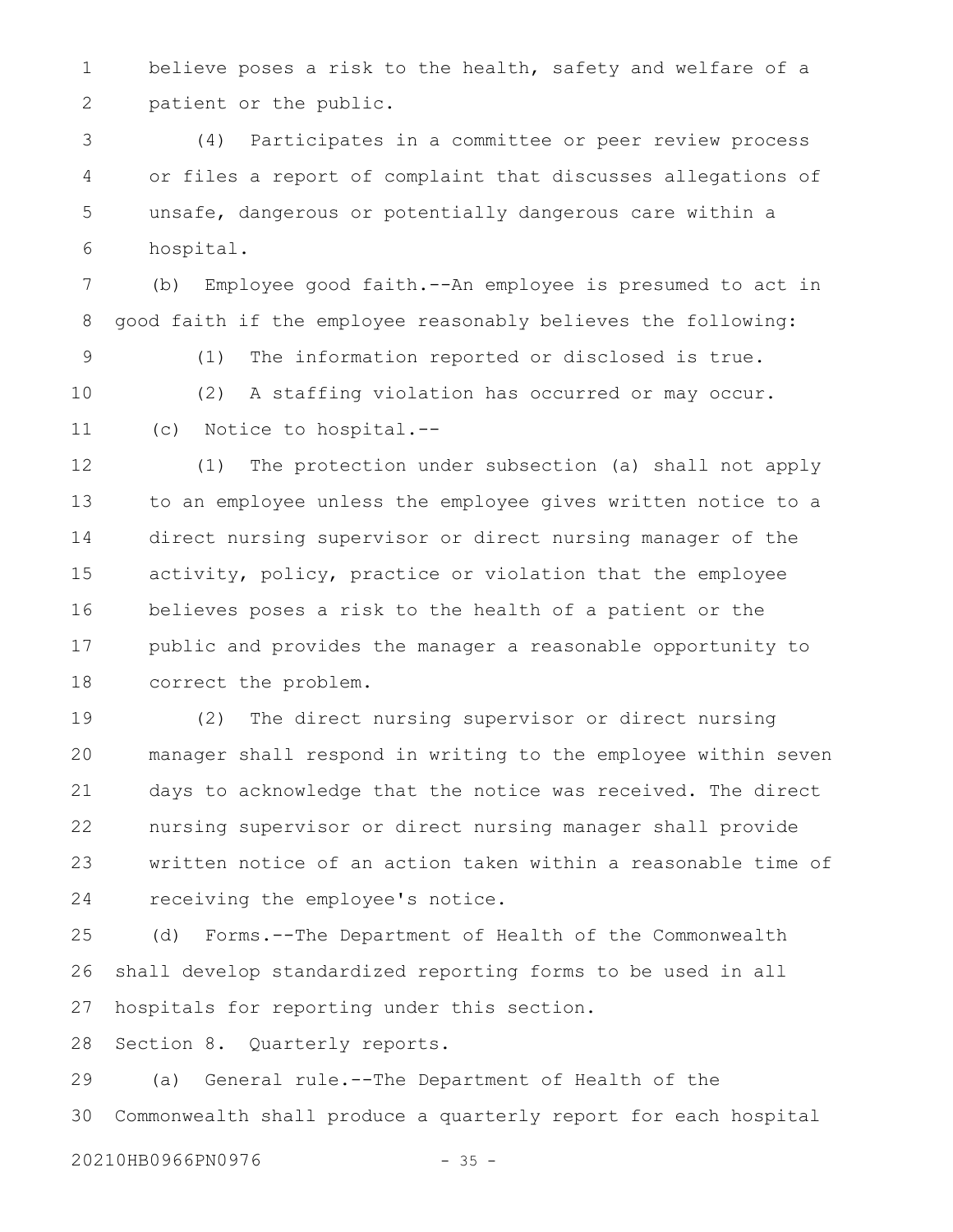that shows the average direct care nurse staffing levels for each unit for a three-month period as follows: 1 2

(1) Relative number of patients to staff for each type of patient care unit. 3 4

(2) Turnover rate for direct care nursing staff. 5

(3) Percentage of contractual direct care nursing staff utilized. 6 7

(4) Daily numbers of direct care nursing staff and patients in the emergency department. 8 9

(5) Daily number of nonregistered nurse health care practitioners. 10 11

(b) Posting.--The quarterly reports produced under subsection (a) shall be made available to the public on the same publicly accessible Internet website as the quality control measures reporting for health care facilities. The Department of Health of the Commonwealth shall post quarterly reports January 31, April 30, July 31 and October 31 of each year. The data in the quarterly reports must cover a period ending not earlier than one month prior to submission of the report. 12 13 14 15 16 17 18 19

Section 9. Monitoring. 20

The Department of Health of the Commonwealth shall be responsible for monitoring the reports from all hospitals in this Commonwealth for variances between periods and to compare the reports to the reported quality control measures to determine if there are correlations or deficiencies in the quality control measures. 21 22 23 24 25 26

Section 10. Compliance by hospitals. 27

The Department of Health of the Commonwealth shall be responsible for ensuring compliance with this act as a condition of licensure under the act of July 19, 1979 (P.L.130, No.48), 28 29 30

20210HB0966PN0976 - 36 -